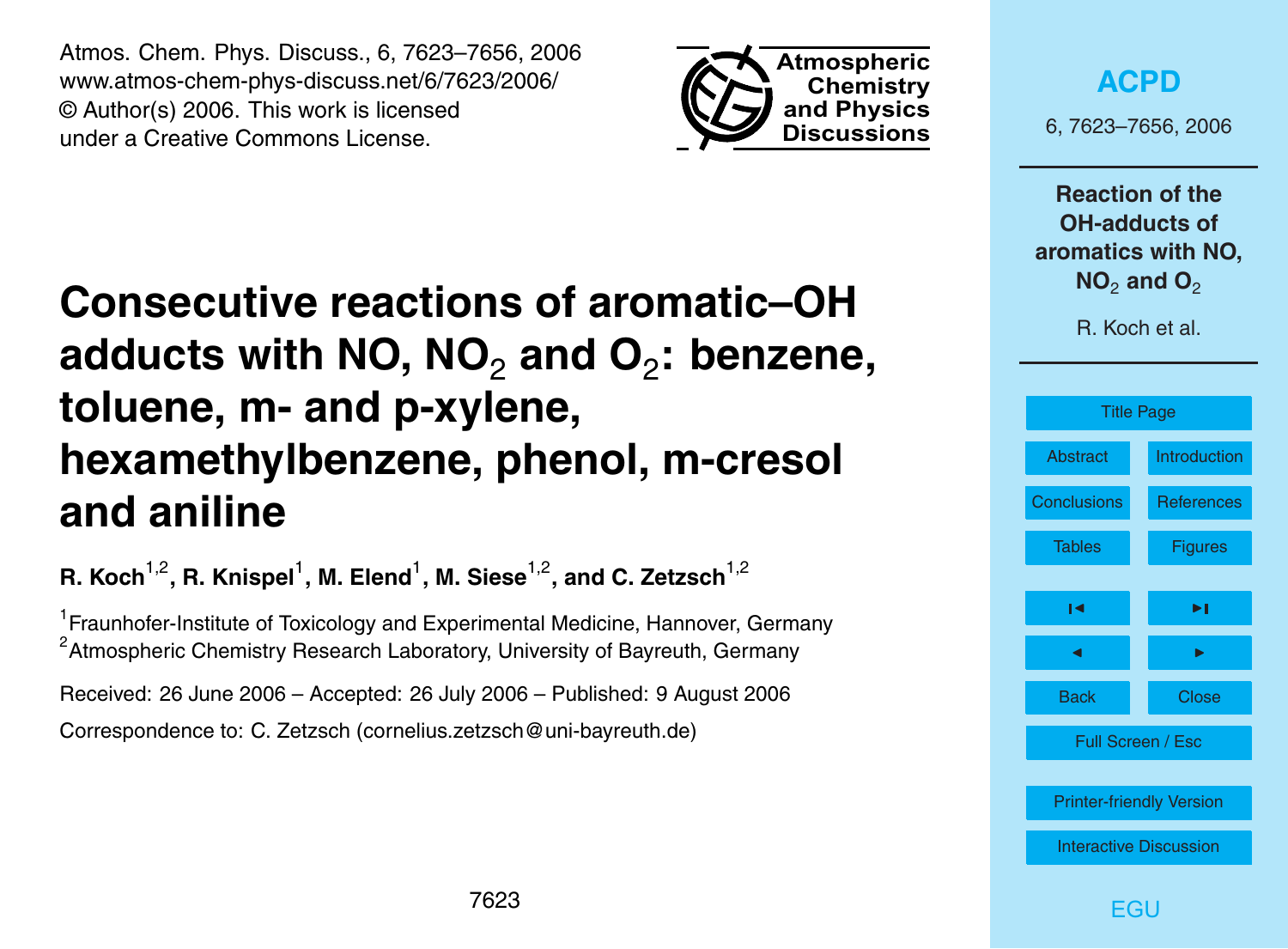#### <span id="page-1-0"></span>**Abstract**

Consecutive reactions of adducts, resulting from OH radicals and aromatics, with the tropospheric scavenger molecules  $\mathsf{O}_2,$  NO and NO<sub>2</sub> have been studied for benzene, toluene, m- and p-xylene, hexamethylbenzene, phenol, m-cresol and aniline by ob-<sup>5</sup> serving decays of OH at temperatures where the thermal back-decomposition to OH is faster than 3s<sup>-1</sup>, typically between 300 and 340 K. The experimental technique was resonance fluorescence with flash photolysis of water as source of OH. Biexponential decays were observed in the presence of either  $O<sub>2</sub>$  or NO, and triexponential decays were obtained in the presence of NO $_2.$  The kinetic analysis was performed by fitting the <sup>10</sup> relevant rate constants of the reaction mechanism to whole sets of decays obtained at various concentrations of aromatic and scavenger. In the case of hexamethylbenzene, the biexponential decays suggest the existence of the ipso-adduct, and the slightly higher necessary temperatures show that it is even more stable.

In addition, smog chamber experiments at  $\mathrm{O}_2$  concentrations from atmospheric com-<sup>15</sup> position down to well below 100 ppm have been carried out for benzene, toluene and p-xylene. The drop of the effective rate constant of removal by OH occurs at reasonable  $\mathsf{O}_2$  levels, given the FP/RF results. Comparison of the adduct reactivities shows for all aromatics of this study that the reaction with  $O<sub>2</sub>$  predominates over that with NO<sub>2</sub> under all tropospheric conditions, and that a reaction with NO may only occur after the  $_{20}$  reaction with  $\mathrm{O}_2.$ 

#### **1 Introduction**

Aromatic hydrocarbons are a major class of anthropogenic compounds emitted to the troposphere. Despite emission control measures, they still account for 20 to 30% of the non-methane hydrocarbons in urban air (see Chapter I of the monograph by Calvert <sup>25</sup> et al. ( 2002). As they react rapidly with OH radicals, they have a strong influence on urban air quality. Their high ozone creation potential is not yet fully understood and

### **[ACPD](http://www.atmos-chem-phys-discuss.net)**

6, 7623–7656, 2006

**Reaction of the OH-adducts of aromatics with NO, NO<sub>2</sub> and O<sub>2</sub>** 

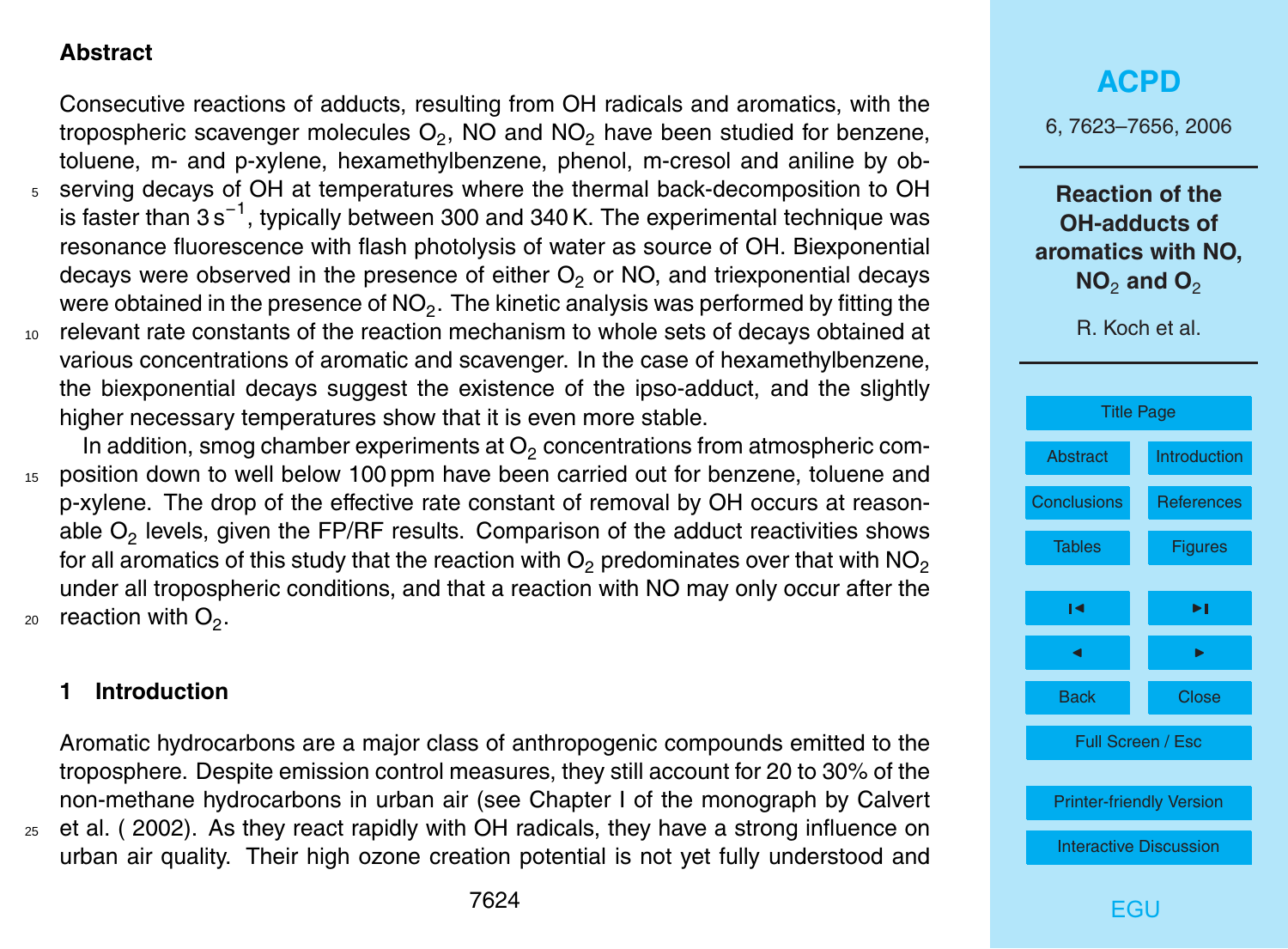justifies further work on their degradation mechanism (Jenkin et al., 2003; Bloss et al., 2004). This paper summarises our work on the consecutive steps of OH-initiated degradation of aromatic compounds in the presence of the typical atmospheric radical scavengers NO, NO $_2$  and O $_2$ .

<sup>5</sup> The hydroxyl initiated degradation of aromatics and the respective reaction mechanisms have been studied using various experimental techniques (see reviews by Atkinson, 1989, 1994; and Atkinson and Arey, 2004). The kinetics attributed to the formation of the addition complex, the equilibrium between the adduct, aromatic–OH, and the educts, and the abstraction of an H atom from the aromatic ring or from a substituent <sup>10</sup> have been observed over a wide range of temperature and pressure. They have been studied in our laboratory as well (Wahner and Zetzsch, 1983; Rinke and Zetzsch, 1984; Witte et al., 1986) and are fairly well understood.

In tropospheric chemistry, however, the competition of the consecutive reactions of the adducts with scavenger molecules, such as NO, NO<sub>2</sub>, O<sub>2</sub> and other atmospheric

- <sup>15</sup> constituents, the possible reaction pathways and resulting product distributions are of major interest. These aspects have been studied by laser photolysis/laser absorption and laser photolysis/UV absorption by Zellner et al. (1985); Bohn and Zetzsch (1999); Bohn (2001); Johnson et al. (2002, 2005); Raoult et al. (2004) and Grebenkin and Krasnoperov (2004), by discharge-flow/laser induced fluorescence (Goumri et al.,
- <sup>20</sup> 1990); in flash photolysis/resonance fluorescence studies by Perry et al. (1977), Zetzsch et al. (1990) and Knispel et al. (1990) for benzene, toluene and phenol; and in product studies by Atkinson et al. (1989), Atkinson and Aschmann (1994), Bethel et al. (2000), Berndt and Boge (2001a, 2001b, 2006) and Volkamer et al. (2002) and ¨ Klotz et al. (2002) for benzene, toluene, o- and p-xylene, hexamethylbenzene (HMB)  $25$  and 1,2,3- and 1,2,4-trimethylbenzene.

In the following, we present a kinetic study of the consecutive reactions of aromatic– OH adducts in the presence of variable amounts of either NO, NO<sub>2</sub> or O<sub>2</sub>. Most of the results on benzene, toluene, p-xylene, phenol and m-cresol were obtained using the VUV flash photolysis/resonance fluorescence (FP/RF) technique, introduced by

# **[ACPD](http://www.atmos-chem-phys-discuss.net)** 6, 7623–7656, 2006 **Reaction of the OH-adducts of aromatics with NO, NO<sub>2</sub> and O<sub>2</sub>** R. Koch et al. [Title Page](#page-0-0)



**FGU**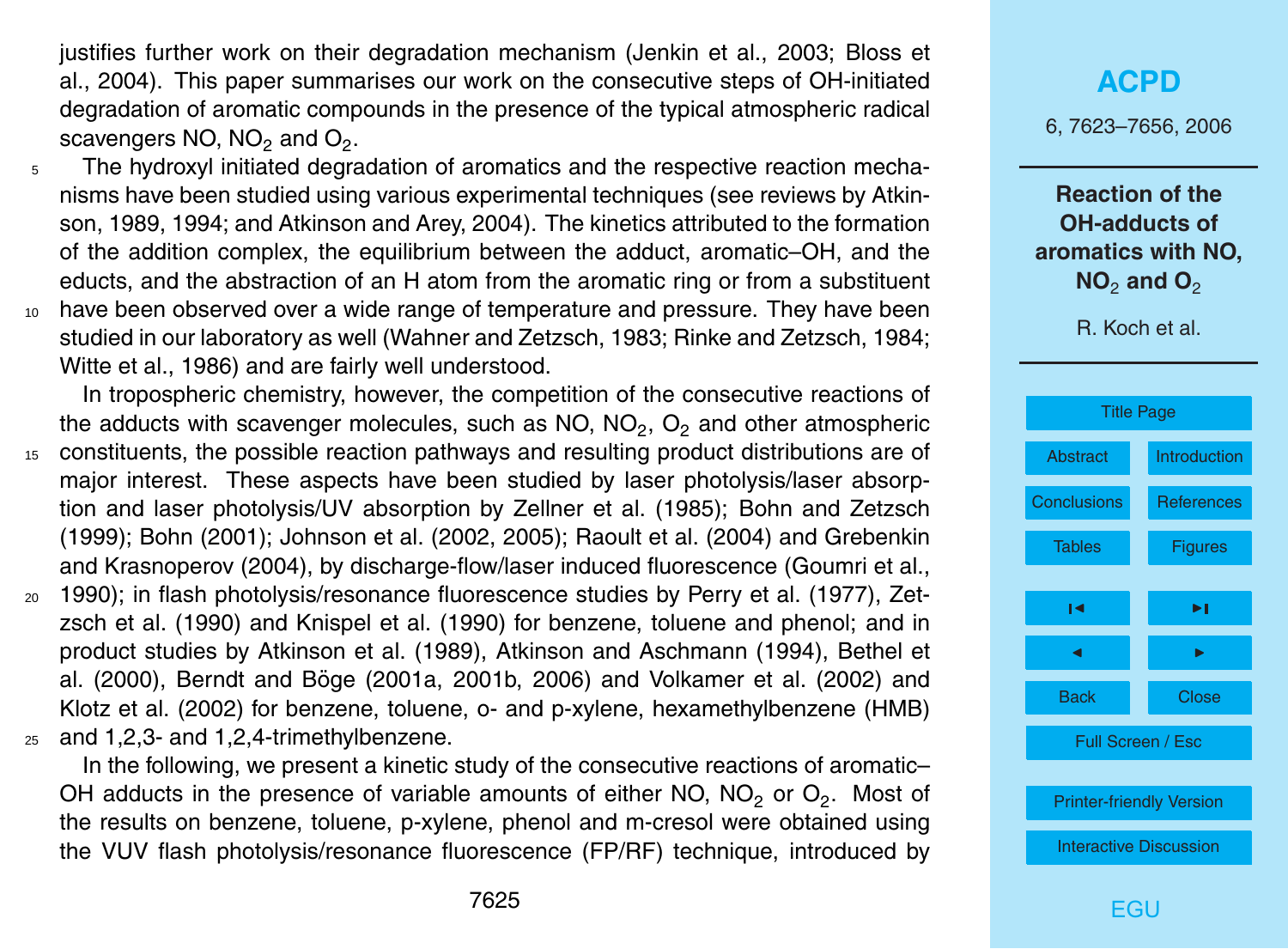Stuhl and Niki (1972). The data on benzene, toluene and phenol have been reported previously (Knispel et al., 1990), but some of those measurements (benzene–OH and toluene–OH +  $\textsf{O}_2$  and phenol–OH + NO<sub>2</sub>) have been re-evaluated using improved software-tools. The data on p-xylene, m-xylene, m-cresol and aniline have been briefly <sup>5</sup> reported by Koch et al. (1994) and Zetzsch et al. (1997) and are described in more detail in the present study. The adduct reaction was furthermore examined by a smog chamber technique in  $\mathsf{N}_2$  with continuous addition of  $\mathsf{O}_2$  (Elend and Zetzsch, 1992) for benzene, toluene and p-xylene.

#### **2 Methods**

<sup>10</sup> 2.1 Flash photolysis/resonance fluorescence setup

The basic components are a flash lamp, a resonance lamp and a fluorescence detector mounted at right angles to each other. In the following description, emphasis is on improvements of both the set-up and evaluation procedure over what has been used by Wahner and Zetzsch (1983) and Witte et al. (1986).

<sup>15</sup> 2.1.1 Data acquisition and hardware

A multichannel scaler board (EG&G Ortec, model ACE MCS) with 4096 channels is used on a PC, which also controls the triggering of the flash lamp and the flows, pressures and temperatures of the experiment. The PC is equipped with a multi-I/O card (Meilhaus PC30, 16x 12-bit A/D, 4x D/A, 24 bit I/O) supplemented by a card with 8

<sup>20</sup> D/A converters (Bockstaller, PC8408). Since multiplexing the temperature signals at the sensor level proved to be unreliable, separate converter modules (Analog Devices, 5B34) for each Pt100 resistor were multiplexed at the 5-V level (Analog Devices, 5B02).

# **[ACPD](http://www.atmos-chem-phys-discuss.net)** 6, 7623–7656, 2006 **Reaction of the OH-adducts of aromatics with NO, NO<sub>2</sub> and O<sub>2</sub>** R. Koch et al. [Title Page](#page-0-0) [Abstract](#page-1-0) [Introduction](#page-1-0) [Conclusions](#page-15-0) [References](#page-22-0) [Tables](#page-27-0) [Figures](#page-29-0)  $\sim$  J  $\sim$ J I Back Close Full Screen / Esc [Printer-friendly Version](http://www.atmos-chem-phys-discuss.net/6/7623/2006/acpd-6-7623-2006-print.pdf) [Interactive Discussion](http://www.atmos-chem-phys-discuss.net/6/7623/2006/acpd-6-7623-2006-discussion.html)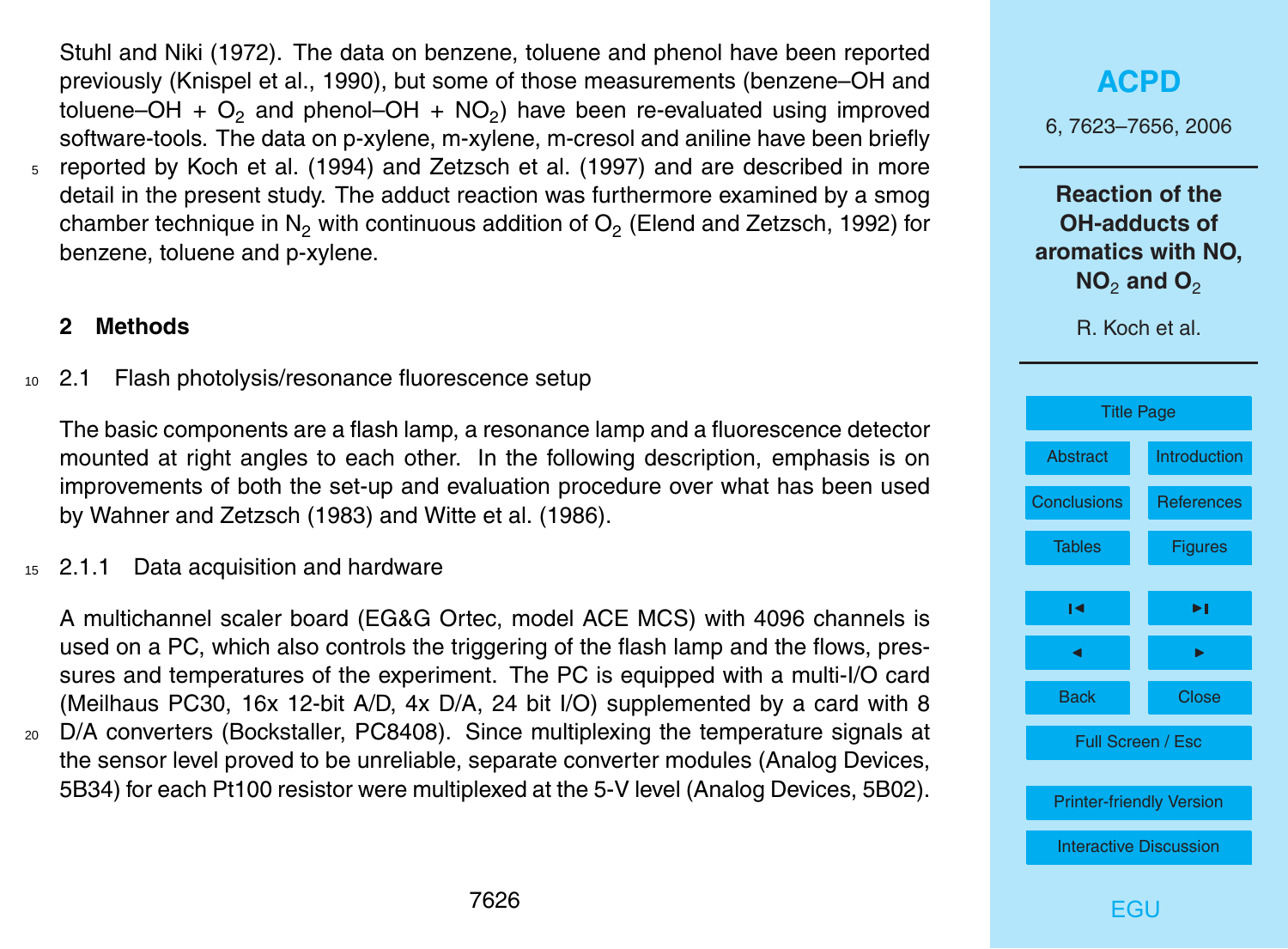#### 2.1.2 Software running the experiment

A TurboPascal program was developed featuring: low-level control of the hardware; calculation of the settings necessary for intended concentrations in the cell and *vice versa*, applying calibration data for each device as well as Antoine constants for the par-

tial pressure in the saturators; graphical presentation of the decay while it is summed up, together with a preliminary exponential fit; a user interface allowing the operator to change all the settings interactively; a batch language with one command for each menu entry of the user interface and directives for calling subroutines, i.e. other batch files, for the convenient programming of measurement tasks. Batch processing can be 10 interrupted at any level of nested subroutines and can be resumed after a problem has been fixed or continued with the current batch file adapted to the latest findings.

#### 2.1.3 Precautions for semivolatile compounds and a wider temperature range

To avoid condensation of low-reactivity, low-vapour-pressure compounds, the glass tubing from the thermostated saturator to the cell was heated up to and including the <sup>15</sup> needle valve where the gas expands from atmospheric to cell pressure. The black anodized surface of the cell and the flanges has been removed where it prevented gas-tight contact to o-rings, lowering the leakage rate of the cell to 0.25 mbar ml/min, 0.2 ppm of the typical buffer-gas flow. Viton o-rings, degassing reactive compounds at high temperatures, were replaced by odorless silicone-rubber o-rings (Busak + <sup>20</sup> Luyken) leading to longer lifetimes of OH.

#### 2.1.4 Modifications of the flash lamp

A quartz lens (Heraeus, Suprasil, *f*vis=50 mm) mounted 9 cm from the spark focuses the VUV flash to a point well before the  $MgF<sub>2</sub>$  entrance window. The aim was not to increase the radical concentration (see below) but to widen the beam inside the cell:  $_{25}$  The volume, where H<sub>2</sub>O is photolysed, is wider than the field of view of the multiplier

# **[ACPD](http://www.atmos-chem-phys-discuss.net)** 6, 7623–7656, 2006 **Reaction of the OH-adducts of aromatics with NO, NO<sub>2</sub> and O<sub>2</sub>** R. Koch et al. [Title Page](#page-0-0) [Abstract](#page-1-0) [Introduction](#page-1-0) [Conclusions](#page-15-0) [References](#page-22-0) [Tables](#page-27-0) [Figures](#page-29-0)  $\sim$  J  $\sim$ J I Back Close Full Screen / Esc [Printer-friendly Version](http://www.atmos-chem-phys-discuss.net/6/7623/2006/acpd-6-7623-2006-print.pdf) [Interactive Discussion](http://www.atmos-chem-phys-discuss.net/6/7623/2006/acpd-6-7623-2006-discussion.html)

**FGU**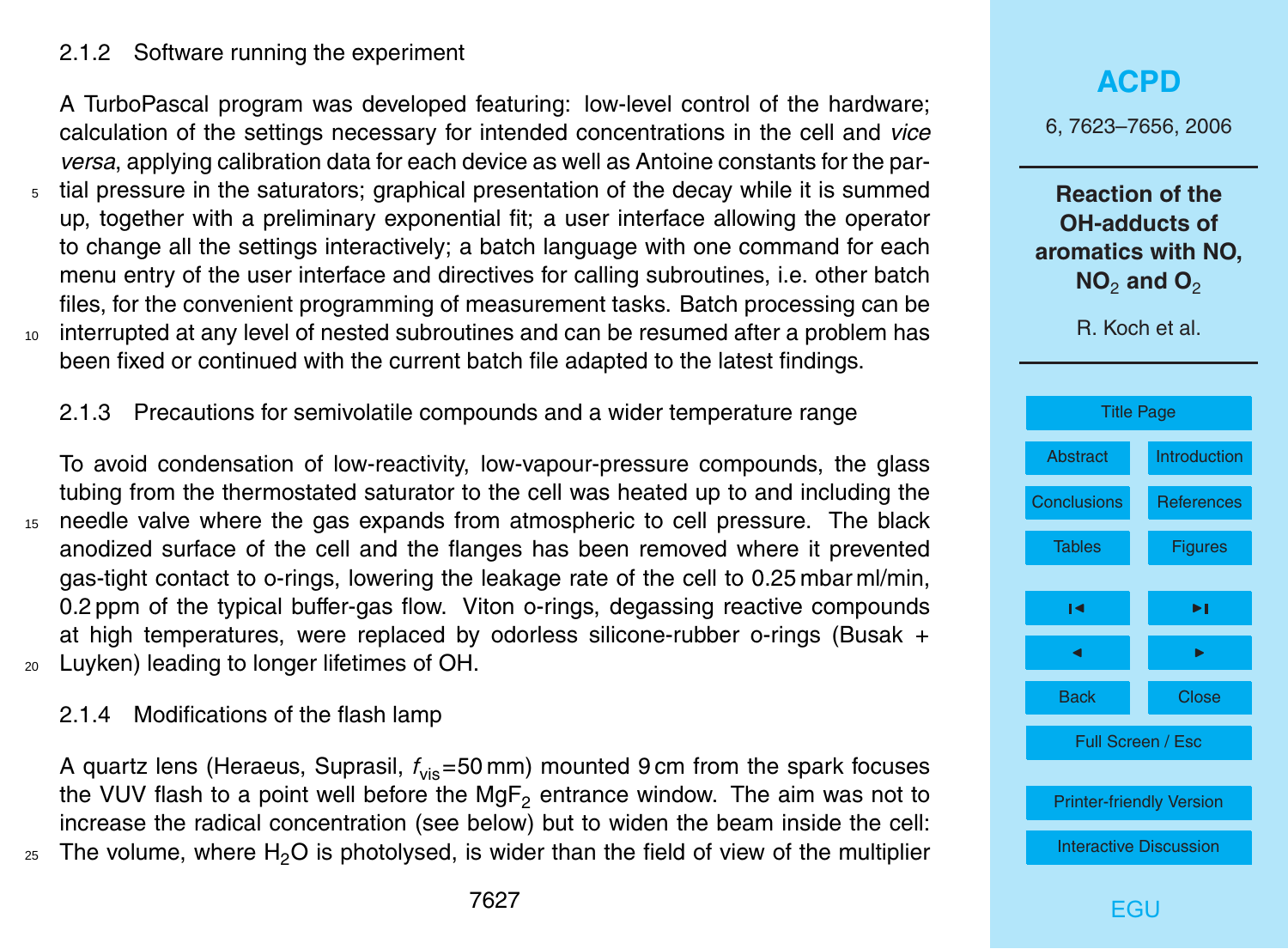so that the influence of diffusion and the slow flow through the cell on the decay rates can be neglected during the first second after the flash at the typical total pressure of 130 mbar. A cuvette may be placed at the intermediate focus in order to filter the VUV flash-light. This option was used in the case of p-xylene where an interfering flu-<sup>5</sup> orescence signal lasting several milliseconds after the flash was diminished by a 2-cm preabsorbing layer of p-xylene vapour. Most experiments were performed using a flash energy of 2 J, a few experiments (on m-xylene) were performed using an excimer laser (EMG102, Lambda Physics) at 193 nm with an energy fluence of  $10 \text{ mJ/cm}^2$  instead of the flash lamp, photolysing N<sub>2</sub>O and converting the resulting  $O(^{1}D)$  to OH by the  $10<sub>10</sub>$  rapid reaction with H<sub>2</sub>O. The experiments with HMB were performed with a flash lamp of 0.5 J, omitting the defocusing quartz lens.

2.1.5 Measures to increase the signal intensity

The shape of the glass tube of the resonance lamp was modified to widen just above and below the *λ*/4 resonator, which has been silver plated for reducing losses of mi-<sup>15</sup> crowave power. The spreading plasma is concentrated towards the point of efficient light collection by increasing the pressure to several mbar, and the aperture of the lamp is approximately doubled. The four collimating and focusing lenses, two for the lamp and multiplier each, are antireflection-coated for 300 nm. The interference filter towards the multiplier has been replaced by one with slightly wider transmission curve <sup>20</sup> (FWHM, 9 nm) but considerably higher peak transmission (47% at 309 nm, Anders, Nabburg). The total effect was an increase of signal intensity from 40 to 190 $\times$ 10<sup>3</sup> counts/s. Although the background increased even more (from 5 to 40), the signal-tonoise ratio improved by a factor of 1.7, allowing us to decrease the concentration of water from 3 to 2×10<sup>15</sup> cm<sup>-3</sup>, which decreases the signal to 160×10<sup>3</sup> counts/s. The <sub>25</sub> initial OH concentration is now well below 10<sup>10</sup> cm<sup>-3</sup> estimated by comparing signal intensities (corrected for fluorescence quenching by H<sub>2</sub>O): By titrating  $6\times10^{11}$  cm<sup>-3</sup> NO<sub>2</sub> with excess H atoms generated by 193-nm photolysis of NH<sub>3</sub>, OH is visible over

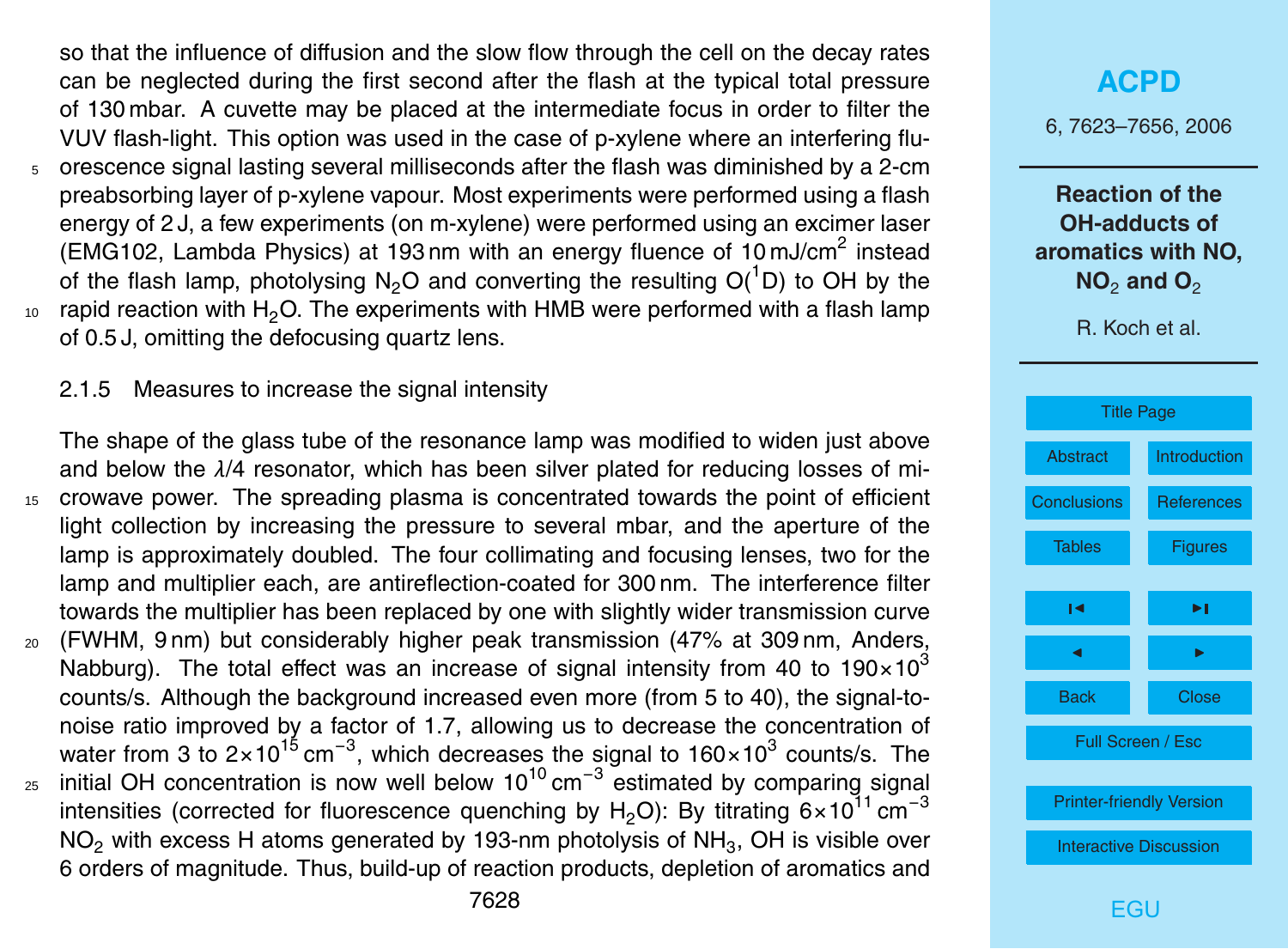radical–radical-reactions are all negligible.

#### 2.1.6 Measures to stabilize the signal

A microwave generator (Muegge, Reichelsheim, MW-GPRYJ1511-300-01, 2.45 GHz, 300 W) with a switching-mode power supply for the magnetron eliminated 100-Hz rip-<sup>5</sup> ple, and intermittent flicker was remedied by supplying the microwave power, typically 200 W, to the lamp via a circulator (Philips, Type 2722 163 02071), absorbing the reflected power. The influence of possibly remaining low-frequency noise and drift is reduced by determining the background as close as possible to where it is needed, i.e. at the end of the decay (recorded up to 5 s). Typically, 50 to 150 scans are accu-<sup>10</sup> mulated for a decay curve. If necessary, repeated recordings are coadded after visual inspection. The first one or two channels have to be omitted due to an afterglow of the flash lamp, lasting about 1.5 milliseconds.

#### 2.1.7 Data reduction and evaluation

During the slow decay into the noise of the already subtracted background, binning the <sup>15</sup> photons into the millisecond time slots of the multichannel scaler is neither necessary nor appropriate. The irrelevant high-frequency noise that is characteristic of the photoncounting technique would obscure both, low-frequency noise and signal. Even worse, in a semi-log plot, where negative values have to be omitted and small values are largely expanded, the highest density of data points would appear above the mean <sup>20</sup> value. Therefore, the data is rebinned in a manner appropriate for decay curves that are sums of exponentials: The interval width is doubled whenever the elapsed time is 12 times the actual width, i.e. every sixth interval. By this procedure, the original 4096 data points are compressed into 62 values which are roughly equidistant on a logarithmic time scale. It has been tested by evaluation of synthetic, noisy, biexponential decays <sup>25</sup> that even much coarser binning would not lead to systematic deviations. This enables us to demonstrate a dynamic range of three orders-of-magnitude in a clear plot. It 6, 7623–7656, 2006

**Reaction of the OH-adducts of aromatics with NO, NO<sub>2</sub> and O<sub>2</sub>** 

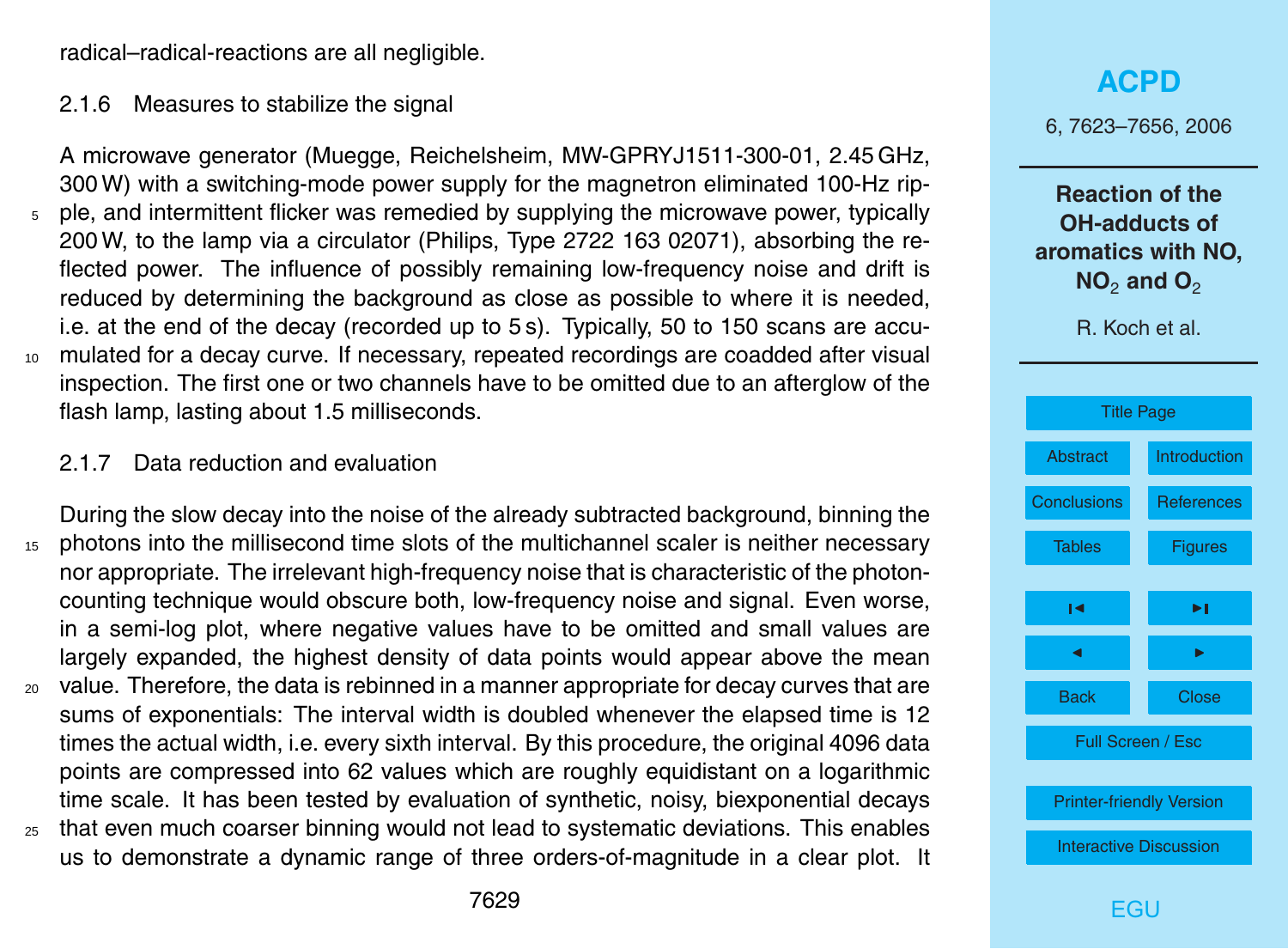should be noted that, for the fitting procedure, it is not the plotted function values of modelled decay curves that are compared to the coarsely binned data, but the integrals of the curves over the very same time intervals.

Reaction mechanism and kinetic analysis (FP/RF): The following reaction mecha-<sup>5</sup> nism, where A is the aromatic, AOH the adduct and S the scavenger, is considered in the resonance fluorescence experiments:

| $OH + A \leftrightarrow AOH$ | $(1/-1)$ |  |  |
|------------------------------|----------|--|--|
|                              |          |  |  |

$$
\text{OH} + \text{A} \rightarrow \tag{2}
$$

$$
\text{OH} + \text{S} \rightarrow \tag{3}
$$

$$
10 \quad \text{OH} \rightarrow \tag{4}
$$

$$
AOH \rightarrow (5)
$$

$$
AOH + S \rightarrow (6)
$$

The differential equation governing the reversible formation of an adduct, AOH, with loss processes on either side of the equilibrium is given as Eq. (I):

$$
\frac{d}{dt}[OH] = -a[OH] + b[AOH]
$$
\n
$$
\frac{d}{dt}[AOH] = c[OH] - d[AOH]
$$
\n(1)

The coefficients *c* and *b* are the rate constants for adduct formation and backdecomposition, Reaction (1/–1), while *a* and *d* additionally contain the irreversible loss processes, Reactions (2) to (6):

20  $a = k_4 + (k_1 + k_2)$ [A]+ $k_3$  [S],  $b = k_{-1}c = k_1$  [A] and  $d = k_1 + k_5 + k_6$ [S], where [A] and [S] are the aromatic and the scavenger concentration, respectively, and [AOH] is the concentration of the thermolabile adduct, aromatic–OH. Note that the formal Reaction (2),

**[ACPD](http://www.atmos-chem-phys-discuss.net)** 6, 7623–7656, 2006 **Reaction of the OH-adducts of aromatics with NO, NO**<sup>2</sup> **and O**<sup>2</sup> R. Koch et al. [Title Page](#page-0-0) [Abstract](#page-1-0) [Introduction](#page-1-0) [Conclusions](#page-15-0) [References](#page-22-0) [Tables](#page-27-0) [Figures](#page-29-0) J I J I Back Close Full Screen / Esc [Printer-friendly Version](http://www.atmos-chem-phys-discuss.net/6/7623/2006/acpd-6-7623-2006-print.pdf) [Interactive Discussion](http://www.atmos-chem-phys-discuss.net/6/7623/2006/acpd-6-7623-2006-discussion.html)

**FGU**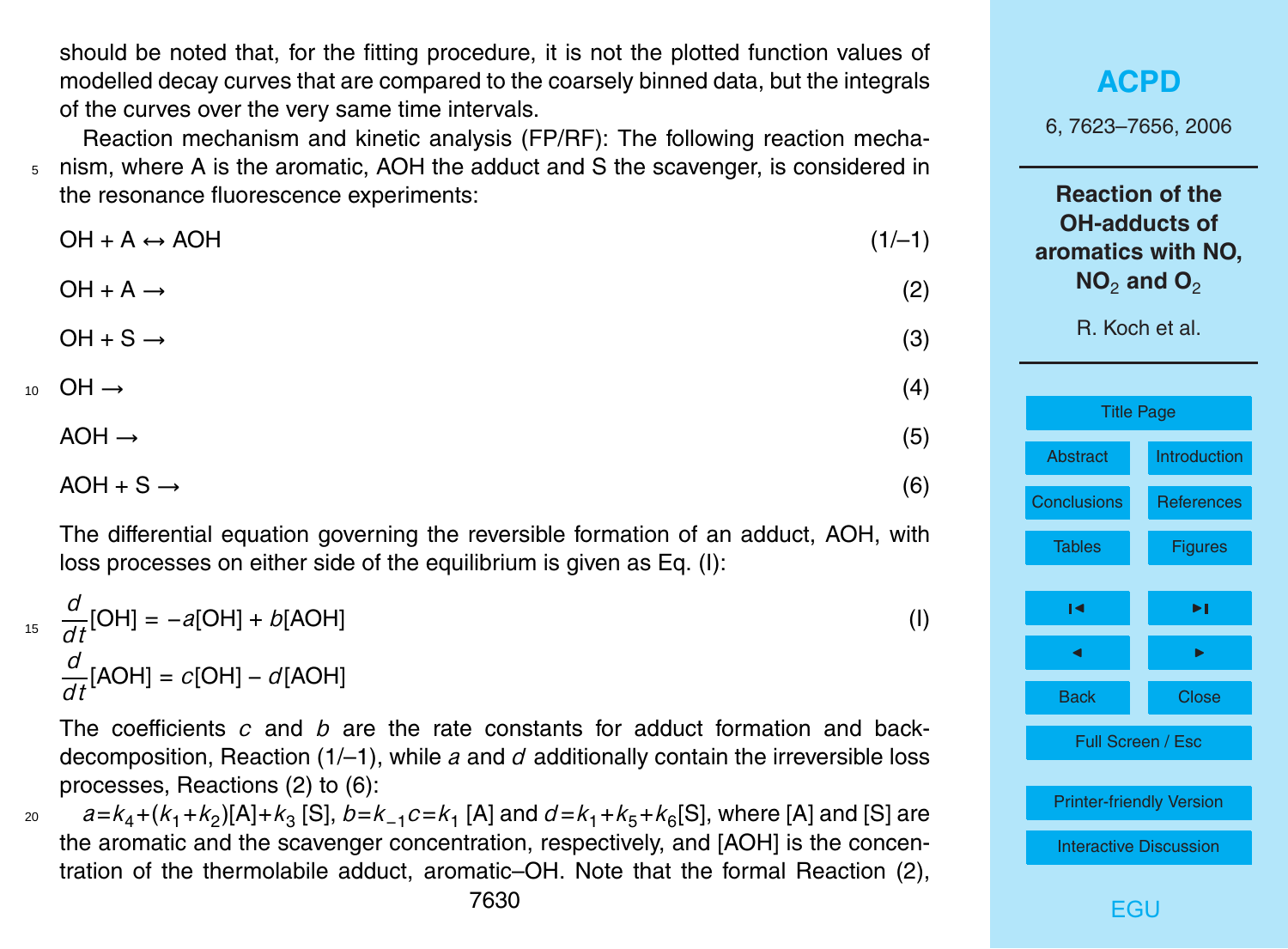which represents the part of *a*–*c* which is proportional to [A], contains the abstraction channel as well as the reaction of OH with possible impurities of the aromatic. Reaction (3) is used for NO or NO<sub>2</sub> as scavenger only, since  $O<sub>2</sub>$  has been tested to be pure enough not to decrease the lifetime of OH. Reaction (4) is called diffusion loss but also <sup>5</sup> contains reactions of OH with background impurities of the cell as well as an offset error in [A]. Similarly, Reaction (5) may comprise a unimolecular isomerisation of the adduct as well as an offset error of the flow controllers employed for the scavenger or a background of  $\mathsf{O}_2$  from leaks.

The analytic solution of Eq. (I), already given by Wahner and Zetzsch (1983), is  $10$  the sum of two exponential components  $I \times e^{-t/τ}$  for each of [OH](*t*) and [AOH](*t*) with common parameters *τ* −1  $\tau_1^{-1}$  and  $\tau_2^{-1}$ .- '.<br>2

$$
\tau_{1,2}^{-1} = \frac{a+d}{2} \pm \sqrt{\left(\frac{a+d}{2}\right)^2 - bc}
$$
 (Ila)

The ratio of the amplitudes,  $I_1/I_2$ , for the OH part of the solution is given by

$$
I_1/I_2 = \frac{(\tau_1^{-1} - d)^2}{bc} \tag{IIb}
$$

 $15$  while for the adduct it is simply  $-1$ .

The coefficients *b* and *c* occur in Eq. (II) only as a product, see Appendix. This has no effect on the evaluation of the title reactions.

Note that while the dependence of  $\tau_2^{-1}$  $2^{-1}$  on the concentration of the scavenger may appear linear for a given data set, an evaluation according to  $\tau_2^{-1}$  $\binom{1}{2}$  =  $k_5 + k_6$ [S] (implying the approximation  $\tau^{-1}_2$  $_{\rm 20}$   $\,$  the approximation  $\tau_2^{-1}$ ≈*d*) can be considerably in error, especially in the case of NO as scavenger, due to Reaction (3). The influence of  $k_3$  on  $\tau_2^{-1}$  $\frac{1}{2}$ <sup>-</sup> becomes marginal as  $I_1/I_2$ exceeds 100, but then, however,  $\tau_2^{-1}$  $2^{-1}$  is barely visible in decays of OH.

#### **[ACPD](http://www.atmos-chem-phys-discuss.net)**

6, 7623–7656, 2006

**Reaction of the OH-adducts of aromatics with NO, NO<sub>2</sub> and O<sub>2</sub>** 

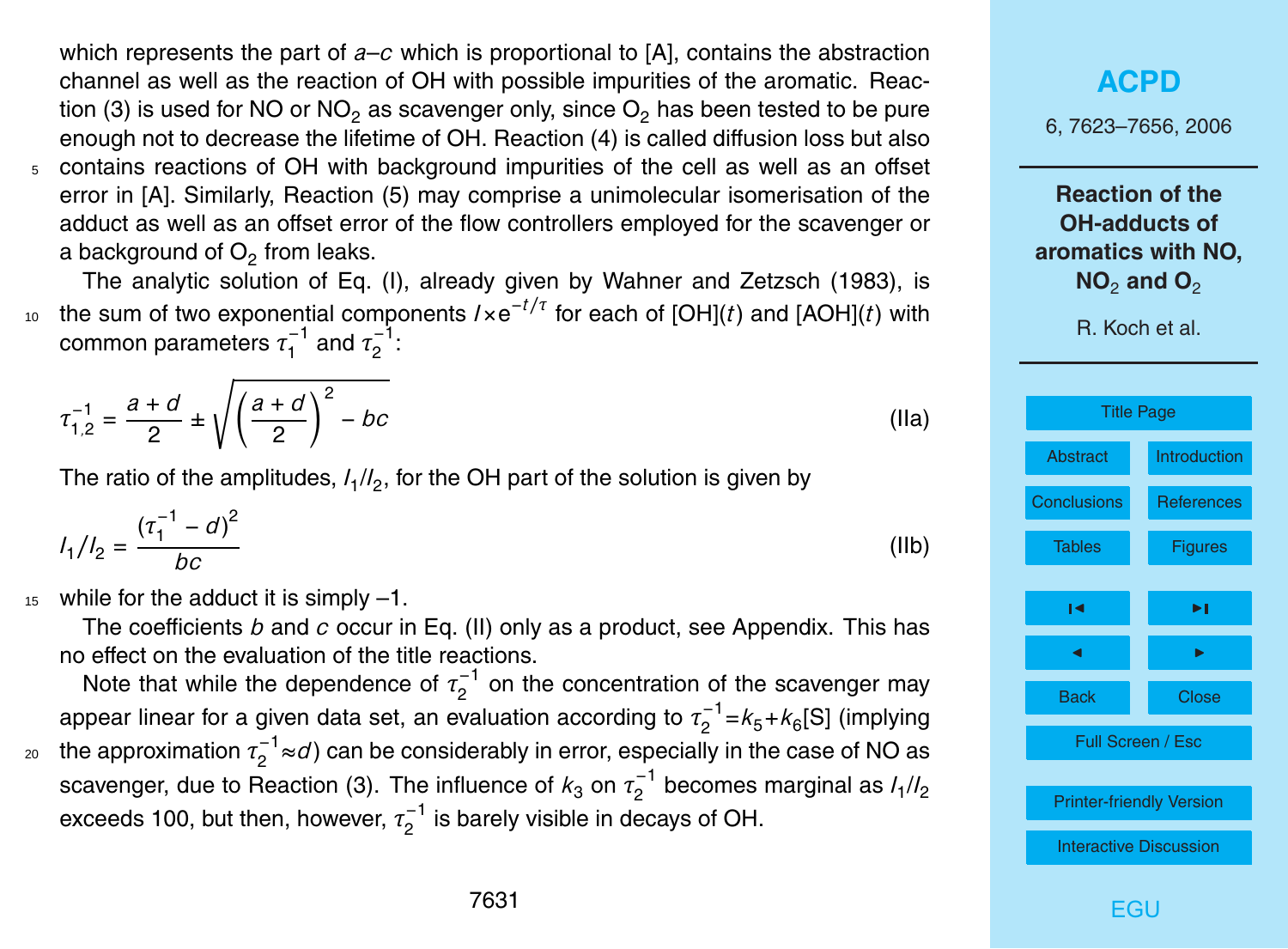#### 2.1.8 Fitting strategy

The two exponentials are fitted simultaneously, using as fit parameters either  $\tau_1^{-1}$  $\tau_1^{-1}, \tau_2^{-1}$ 2 and *I*<sup>1</sup> /*I*2 ; or *a*, *d* and *bc* (the former set can be converted into the latter by inverting Eqn. (II), starting with  $\tau_1^{-1}$  $\tau_1^{-1} + \tau_2^{-1}$  $\tau_2^{-1}$  and  $\tau_1^1$  $\frac{1}{1} \tau_2^{-1}$  $2^{(-)}$ ). We call such fits "e-fits". Sets of biexponential <sup>5</sup> decays obtained at various concentrations of aromatic and scavenger lead to sets of *a*, *d* and *bc,* varying linearly with the concentrations.

We took a further step (Koch, 1992): Sets of biexponential decays were analysed simultaneously by fitting the slopes (and diffusion offsets) of *a*, *d* and *bc*, see Appendix, directly to the data. The Levenberg-Marquardt algorithm (see Press et al., 1992) is <sup>10</sup> employed in a comfortable Pascal program, that allows to (i) adjust the time ranges for fitting either the background or decaying parts, to (ii) e-fit decays in a batch with individual start parameters calculated from [A] and [S], and to (iii) select subsets of decays for k-fitting a bunch of model functions to them (in fact, the functions may be watched "dancing" around the data if the PC is not too fast). The result can be displayed

<sup>15</sup> on the screen as succession of residua; written to a protocol file as set of rate constants with their variances and covariances, and as table of exponential parameters to be compared to the results of e-fits; and written as time profiles to a spreadsheet to be plotted. All settings are saved for the next run of the program.

The benefit of this simultaneous fit (k-fit) is greatest for decays that are not distinctly biexponential, i.e., if *τ* −1  $\tau_1^{-1}$  and  $\tau_2^{-1}$ <sub>20</sub> biexponential, i.e., if  $\tau_1^{-1}$  and  $\tau_2^{-1}$  are separated by a factor of less than, say, 3. In these cases, the exponential parameters would have large mutual covariances, i.e., different sets of parameters would describe the decay almost equally well. The k-fit skips this shaky ground (see the Results section for an example). Another benefit is the ease of including proper weights (the number of scans divided by the modelled <sup>25</sup> intensity including background integrated over each time interval) with the result of realistic statistical error limits of the rate constants obtained. Care has to be taken to ensure that the decays differ only in parameters included in the model. Changes in the strongly temperature-dependent back-decomposition, for example, are not treated

### **[ACPD](http://www.atmos-chem-phys-discuss.net)**

6, 7623–7656, 2006

**Reaction of the OH-adducts of aromatics with NO, NO<sub>2</sub> and O<sub>2</sub>** 

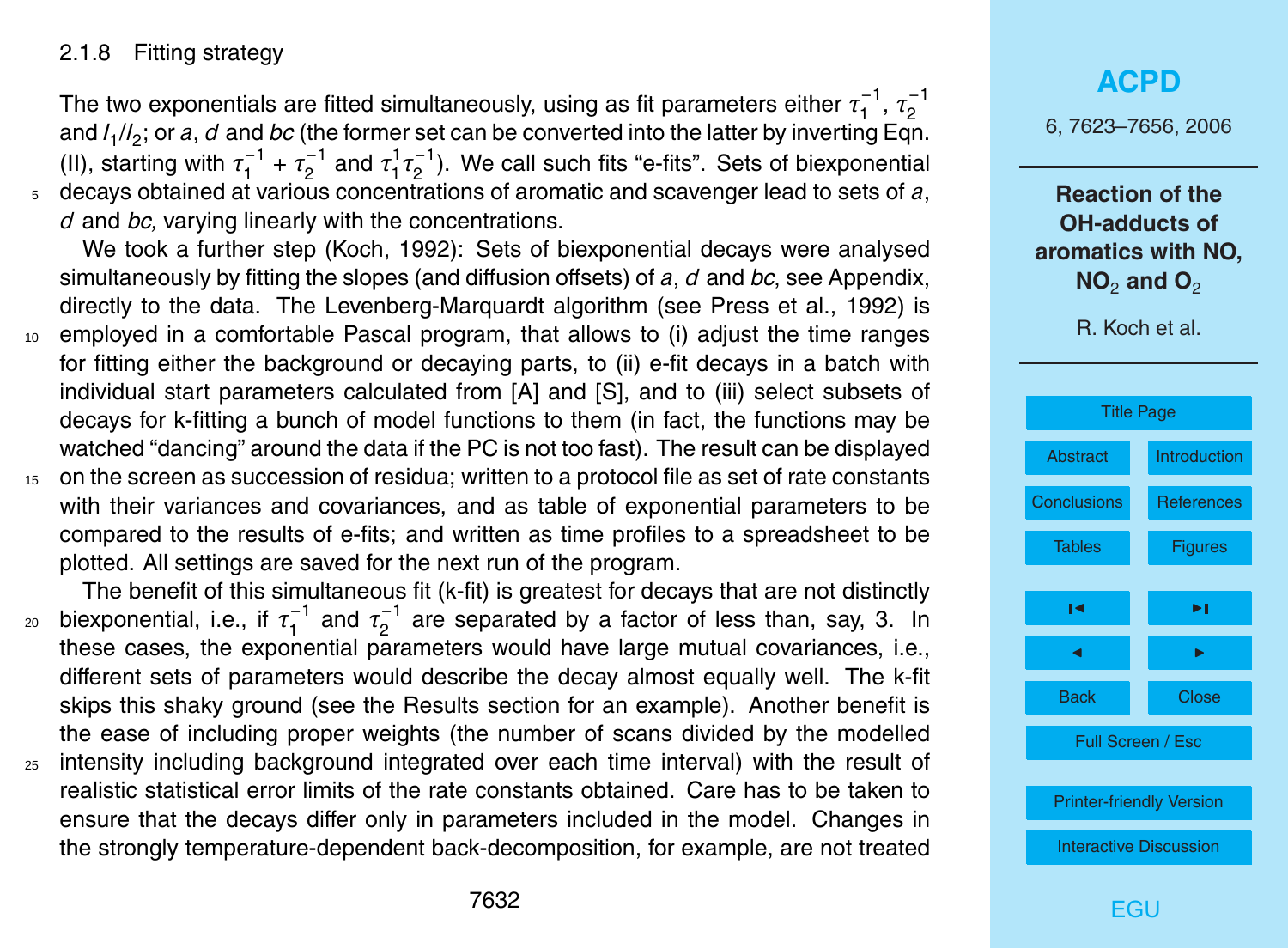as such, since *k*−<sup>1</sup> is a common fit parameter. Instead, other fit parameters would be influenced due to the covariances between them. On the other hand, the k-fit copes with an unintended variation of reactant concentration, which would be a problem for the classical two-step approach (analysis of e-fit results obtained at constant [R] and <sup>5</sup> varied [S]).

In the presence of  $NO_2$ , its rapid reaction with H atoms originating from the photolysis of  $H<sub>2</sub>O$  leads to an additional OH source-term and thus to a third exponential component in the decays (see Results section).

2.1.9 Chemicals

- <sup>10</sup> Deionized and bidestilled water is used. Aromatics, except benzene and toluene (Rathburn, *>*99.8%, glass distilled grade), are obtained from Aldrich (m- and p-xylene and HMB for analysis, *>*99% (GC), phenol redistilled, *>*99%, m-cresol, 99%, aniline, glass distilled grade, *>*99.5% (GC)) and are dispensed by the saturator method (Wahner and Zetzsch, 1983), usually from the liquid phase except benzene and HMB.
- <sup>15</sup> Since impurities are transported and concentrated by a slowly progressing solidliquid phase-boundary, benzene had to be further purified by freeze-pump-thaw cycles, until  $k_{OH}$  becomes stable, before it is rapidly frozen for the last time. Concentrations of the aromatics were chosen, depending on their  $k_{\text{OH}}$ , for  $\tau_1^{-1}$  $t_1^{-1}$  to be between 100 and 200 s $^{-1}$ , and it has been checked that photolysis is negligible by varying the flash <sup>20</sup> energy between 1.6 and 5 J, without a considerable effect on decay rates.
- All gases were obtained from Messer Griesheim. Oxygen (*>*99.998%) is used without further purification up to some  $10^{17}$  cm<sup>-3</sup>. For the lower concentrations, needed for the phenolics, mixtures of about 2000 vpm  $\mathrm{O}_2$  in He were produced using flow controllers and stored in a 2-l cylinder. Up to  $5\times10^{13}$  cm<sup>-3</sup> NO is added from a 2000-vpm  $25$  mixture with Ar (specified by the manufacturer to be within  $\pm 2\%$ ) and is purified from
- $NO_2$  impurities by a FeSO<sub>4</sub>×7H<sub>2</sub>O scrubber. As determined by H–to–OH conversion, the NO<sub>2</sub>/NO ratio decreases from about 2×10<sup>-2</sup> to below 10<sup>-4</sup>. To prevent the forma-

## **[ACPD](http://www.atmos-chem-phys-discuss.net)** 6, 7623–7656, 2006 **Reaction of the OH-adducts of aromatics with NO, NO<sub>2</sub> and O<sub>2</sub>** R. Koch et al. [Title Page](#page-0-0) [Abstract](#page-1-0) [Introduction](#page-1-0) [Conclusions](#page-15-0) [References](#page-22-0) [Tables](#page-27-0) [Figures](#page-29-0)  $\sim$  J  $\sim$ J I Back Close

Full Screen / Esc

[Printer-friendly Version](http://www.atmos-chem-phys-discuss.net/6/7623/2006/acpd-6-7623-2006-print.pdf)

[Interactive Discussion](http://www.atmos-chem-phys-discuss.net/6/7623/2006/acpd-6-7623-2006-discussion.html)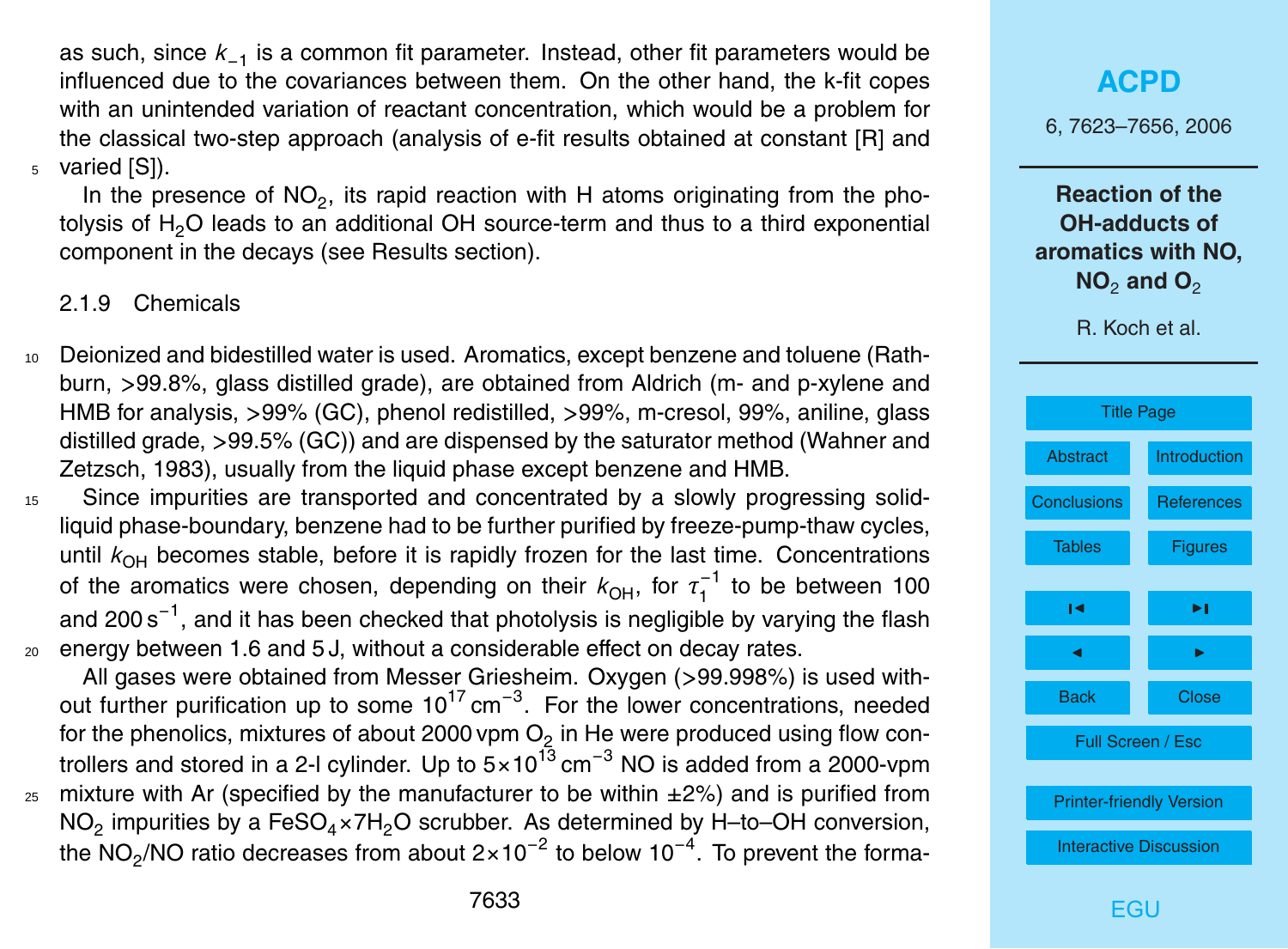tion of OH from peroxy radicals (the oxidation of background impurities may proceed with less O<sub>2</sub> than of the aromatics), the buffer gas, usually 130 mbar of Ar (>99.998%), is purified from traces of oxygen using Oxisorb (Messer Griesheim). Up to  $7\times10^{11}$  cm<sup>-3</sup> NO<sub>2</sub> is added using permeation tubes (Vici Metronics) calibrated to  $\pm 2\%$  by monitoring their loss of mass.

#### 2.2 Smog chamber

The removal of the aromatic–OH adducts by  $O_2$  is investigated in a smog chamber, described by Behnke et al. (1988), with 2450 l volume at 300 K in  $N<sub>2</sub>$  at atmospheric pressure at  $\mathsf{O}_2$  levels between about 50 ppm and 21%, as briefly reported by Elend 10 and Zetzsch (1992). The N<sub>2</sub> gas, taken from liquid nitrogen (Messer Griesheim), was determined by GC-ECD analysis to contain less than 10 ppm  $\mathsf{O}_2$ . Low levels of  $\mathsf{O}_2$ are reached in the smog chamber by flushing the O-ring seals with  $N_2$  from outside. OH radicals are produced by photolysis of  $H_2O_2$  using 7 medium-pressure arc lamps (Metallogen HMI, Osram, 1200 W). H<sub>2</sub>O<sub>2</sub> (Peroxid-GmbH, >80%, stabilised) is kept <sup>15</sup> constant at about 500 ppb by continuously adding 1 ppm/h from an impinger, containing 98 wt-%  $\mathsf{H}_2\mathsf{O}_2$  and flushed continuously to keep  $\mathsf{H}_2\mathsf{O}_2$  constant. Starting from different levels,  $\mathsf{O}_2$  is added continuously to the chamber and determined at 30-min intervals by GC/ECD analysis of 0.2-ml gas samples (Chrompack CP Sil 8 CB, 25 m, 0.32 mm inner diameter, 1.27  $\mu$ m film thickness). The O<sub>2</sub> response is calibrated by chamber <sup>20</sup> runs with exponential dilution, checked for stability against an electrochemical analyser (Oxanal, Gerhard GmbH, Blankenbach) before and after each chamber run.

The aromatics and the reference compounds (n-butane, tetramethylbutane, nheptane and the inert perfluorohexane), initially 5–40 ppb each, are determined every 30 min from 20-ml gas samples using cryogenic trapping (Nolting et al., 1988) and 25  $GC/FlD$  (Chrompack  $Al_2O_3$  PLOT).

Peak areas are divided, sample per sample, by the area of the perfluorohexane peak to correct for dilution of the chamber content during the run. The remaining decrease is obviously consumption by OH, as the [OH] profiles obtained from the ref-

# **[ACPD](http://www.atmos-chem-phys-discuss.net)** 6, 7623–7656, 2006 **Reaction of the OH-adducts of aromatics with NO, NO<sub>2</sub> and O<sub>2</sub>** R. Koch et al. [Title Page](#page-0-0) [Abstract](#page-1-0) [Introduction](#page-1-0) [Conclusions](#page-15-0) [References](#page-22-0) [Tables](#page-27-0) [Figures](#page-29-0)  $\sim$  J  $\sim$ J I Back Close Full Screen / Esc [Printer-friendly Version](http://www.atmos-chem-phys-discuss.net/6/7623/2006/acpd-6-7623-2006-print.pdf) [Interactive Discussion](http://www.atmos-chem-phys-discuss.net/6/7623/2006/acpd-6-7623-2006-discussion.html)

**FGU**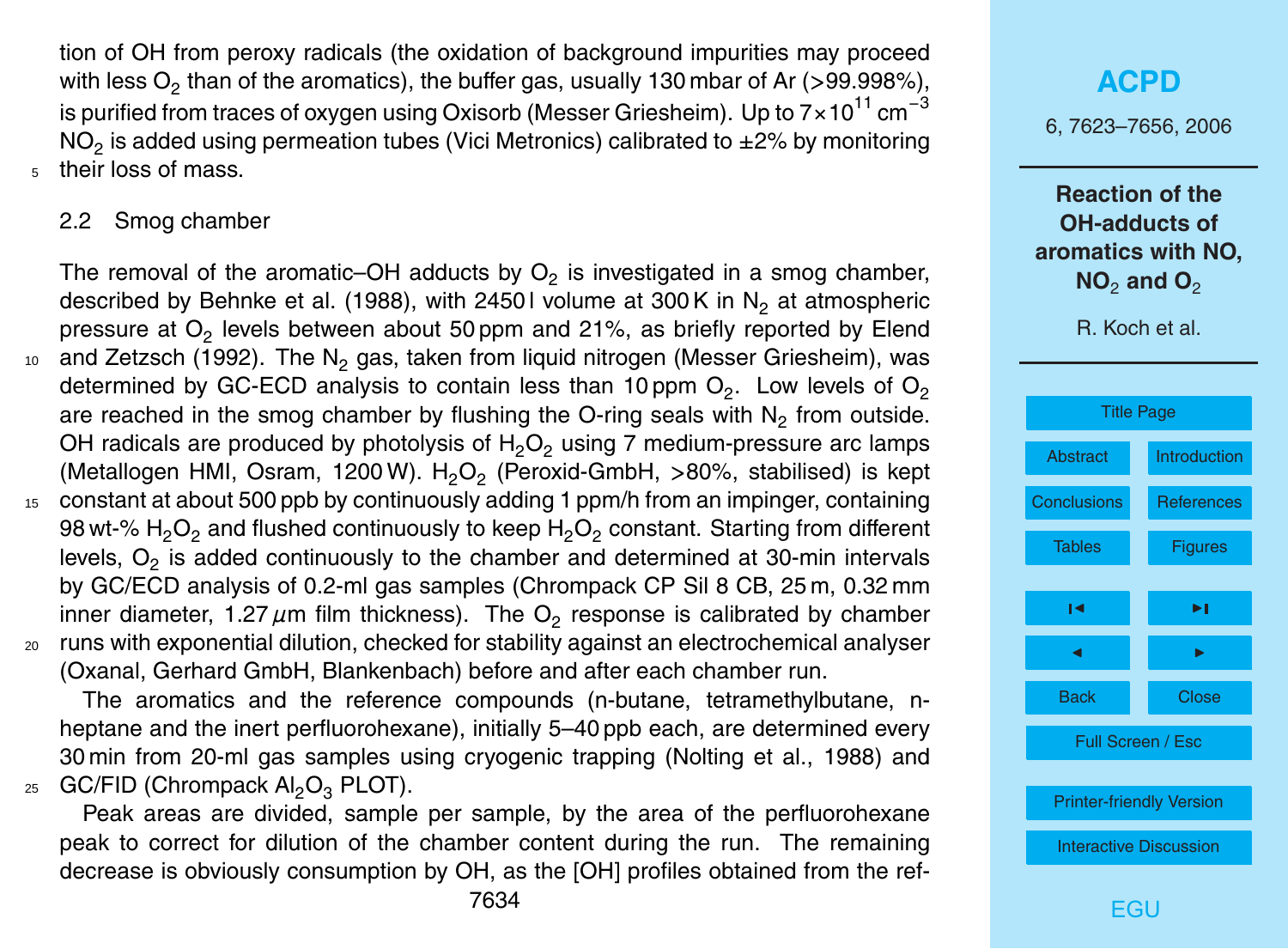erence compounds agree with each other within 5%, if the  $k_{OH}$  values 1.10, 2.56 and 7.30×10<sup>-12</sup> cm<sup>3</sup> s<sup>-1</sup> are used for tetramethylbutane, n-butane and n-heptane, respectively, which are well-established in our laboratory (Behnke et al., 1988). These values meet the recommendations of Atkinson (1994) at 300 K. Using the average [OH](*t*), the <sup>5</sup> apparent OH rate constant of the aromatic is then calculated as a function of time and plotted against [O $_2$ ].

#### **3 Results**

3.1 Aromatic–OH +  $O<sub>2</sub>$ 

At the high O<sub>2</sub> levels of 10<sup>17</sup> cm<sup>−3</sup> needed to observe any reaction with benzene–OH, <sup>10</sup> part of the VUV is absorbed between entrance window and detection volume, adding to the gradient of  $[OH]_{t=0}$  due to the divergence of the beam. It has been checked that, in the absence of benzene, [OH]( $t$ ) does not depend on [O<sub>2</sub>] except for its amplitude. Oxygen atoms and ozone are formed in concentrations estimated to be negligible. For benzene–OH, the reaction rate constant with  $O<sub>2</sub>$  has been obtained at four tem-

<sup>15</sup> peratures in the range 299 to 354 K. In order to keep the slow exponential component at a detectable level with decreasing temperature, the rate of adduct formation ( $\approx\!\tau_1^{-1}$  $\binom{-1}{1}$ must be reduced with the rate of its thermal back-decomposition, thus limiting the range of variation of  $\tau_2^{-1}$  $2^{-1}$ . For this reason and due to the quenching of the resonance fluorescence by  $O_2$ , the absolute error is higher at 299 K, see Table 1. How the k-fit helps to include decays with  $\tau_2^{-1}$  $\tau_2^{-1}$ ≈ $\tau_1^{-1}$ <sub>20</sub> include decays with  $\tau_2^{-1} \approx \tau_1^{-1}$ , becomes more obvious with the stronger signals in the case of m-cresol where 10<sup>15</sup> cm<sup>−3</sup> of O<sub>2</sub> are sufficient: Fig. 1 shows decays obtained at 334 K with curves representing the result of the k-fit. Note that the two steepest decays differ considerably and therefore contain information about the target reaction, but that the steepest one would be impossible to evaluate by an e-fit due to instability <sup>25</sup> (see Methods section). Figure 2 shows the case of hexamethylbenzene, for which the

temperature had to be raised by about 40 K compared to the other monoaromatics, in-

# **[ACPD](http://www.atmos-chem-phys-discuss.net)** 6, 7623–7656, 2006 **Reaction of the OH-adducts of aromatics with NO, NO<sub>2</sub> and O<sub>2</sub>** R. Koch et al. [Title Page](#page-0-0) [Abstract](#page-1-0) [Introduction](#page-1-0) [Conclusions](#page-15-0) [References](#page-22-0) [Tables](#page-27-0) [Figures](#page-29-0)  $\sim$  J  $\sim$ J I Back Close Full Screen / Esc [Printer-friendly Version](http://www.atmos-chem-phys-discuss.net/6/7623/2006/acpd-6-7623-2006-print.pdf) [Interactive Discussion](http://www.atmos-chem-phys-discuss.net/6/7623/2006/acpd-6-7623-2006-discussion.html)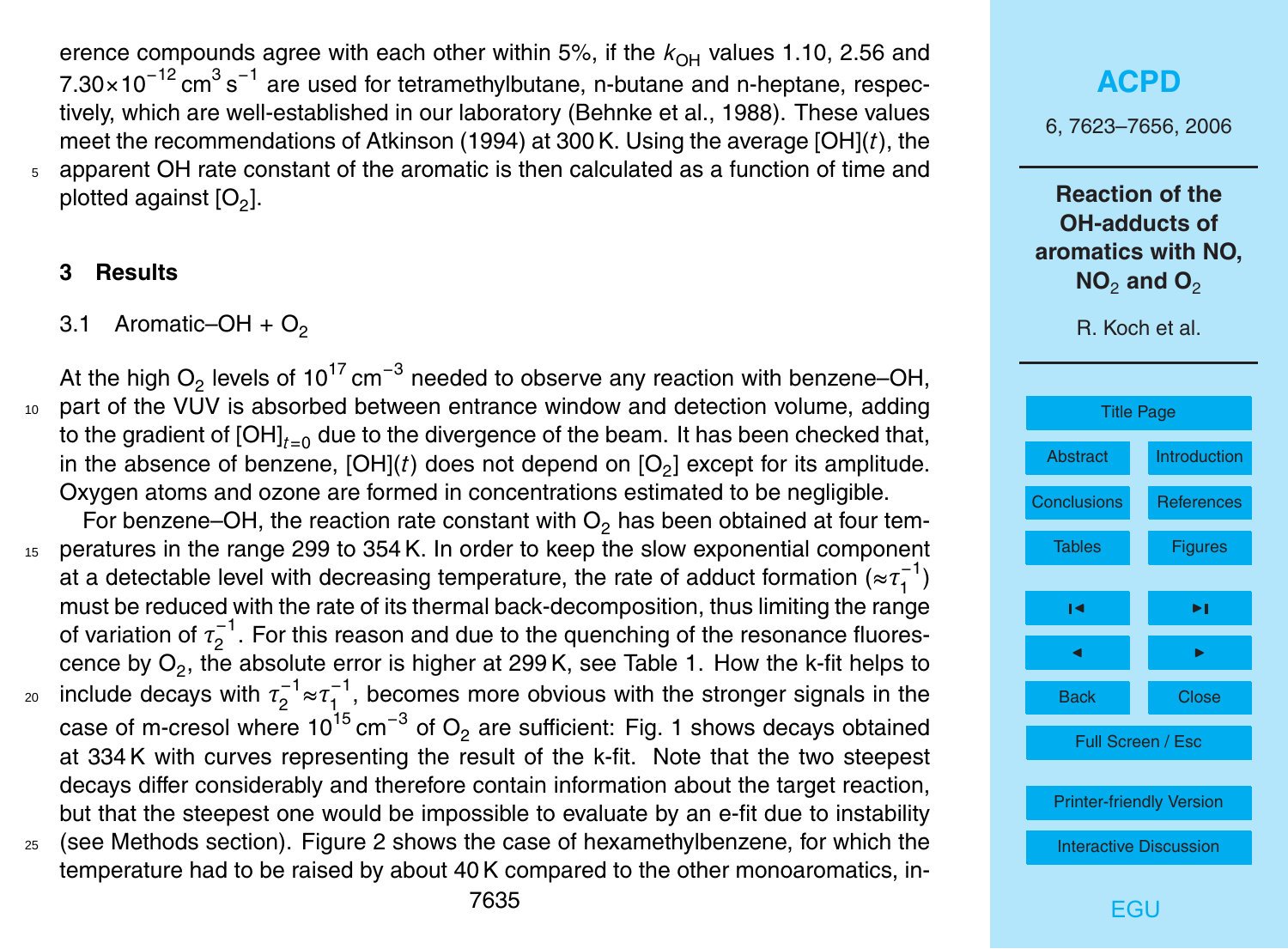dicating a higher stability of the ipso-adduct. Results on the eight aromatic compounds of this study are listed in Table 1.

Experiments had also been made with naphthalene (Koch and Zetzsch, 1994) at temperatures well above 370 K, where the OH-adduct starts to decompose on the <sup>5</sup> FP/RF time-scale. These suffer, however, not only from low signal intensities due to quenching of the OH-fluorescence by  $O<sub>2</sub>$  but also from sticky reaction products, which increase the background reactivity of the cell and are photolysed by the flash to pro-

- duce OH and other radicals (OH decays were observed with only He flowing through the cell). Recent measurements with a different flash lamp (10 instead of 50 nF capaci- $10<sub>10</sub>$  tor, spectrum limited by the MgF<sub>2</sub> window instead of a Suprasil lens for a more effective photolysis of water compared to organics) and further improved detection limit (polished microwave resonator, He instead of Ar in the lamp) yielded apparent  $\mathsf{O}_2$  reactivities well below the former result of 1.1×10 $^{-16}$  cm $^3$  s $^{-1}$  and show a marked dependence
- on H<sub>2</sub>O concentration, i.e. radical and product level. Thus,  $k$ (naphthalene–OH + O<sub>2</sub>) 15 at 400K may well be less than 10<sup>-17</sup> cm<sup>3</sup> s<sup>-1</sup>, in accordance with the negative temperature dependence observed in experiments at 336 and 298 K (Koch and Zetzsch, 1994) employing cycling of radicals (Koch et al., 1994 and 1997).

3.2 Aromatic–OH +  $NO<sub>2</sub>$ 

In the presence of  $NO_2$ , the rapid reaction of H atoms (originating from the photolysis  $20$  of H<sub>2</sub>O) with NO<sub>2</sub> generates additional OH and leads to a third exponential component. The model is supplemented by the respective rate constant, 1.3×10<sup>-10</sup> cm<sup>3</sup> s<sup>-1</sup> (Wagner and Welzbacher, 1976; Michael et al., 1979), plus an H-atom diffusion term, and the triexponential solution is used in the analysis. Note that in the case of  $NO<sub>2</sub>$ as scavenger, coefficient a contains a term proportional to [NO<sub>2</sub>]. For the respec-<sup>25</sup> tive rate constant (OH + NO<sub>2</sub>+ M), measurements in the absence of aromatic yielded 2.4×10<sup>-12</sup> cm<sup>3</sup> s<sup>-1</sup> at 133 mbar in Ar at 319K, in good agreement with the literature (Paraskevopoulos and Singleton, 1988).

6, 7623–7656, 2006

**Reaction of the OH-adducts of aromatics with NO, NO<sub>2</sub> and O<sub>2</sub>** 

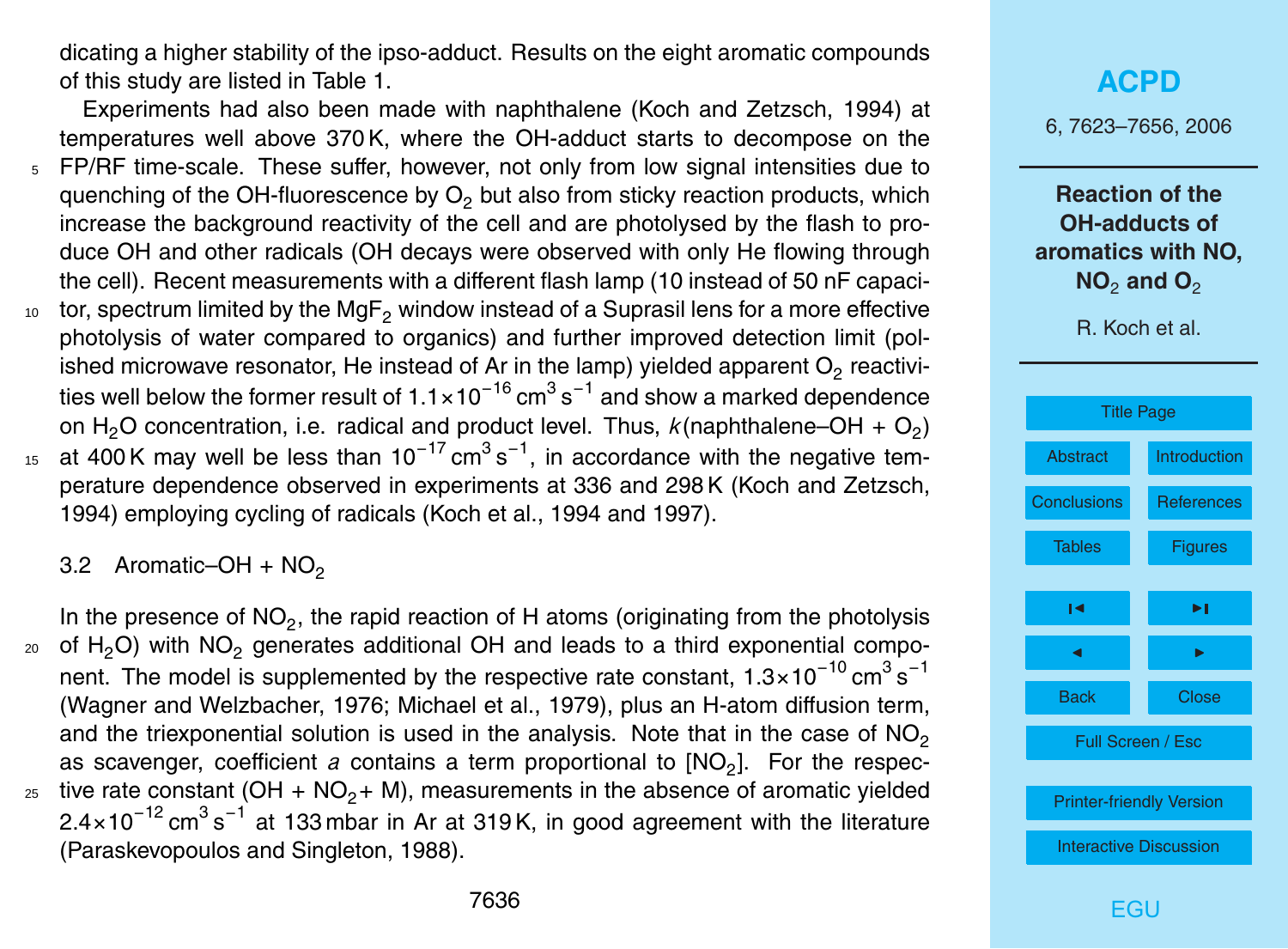For most aromatics, the model matches the shape of the observed OH time profiles quite well, see for example Fig. 2 in our previous paper (Knispel et al., 1990). In the case of p-xylene, shown in Fig. 3, the deviations during the first 30 milliseconds indicate a higher initial H-atom concentration. It appears that the VUV photolysis of p-xylene <sup>5</sup> leads to the formation of H atoms. At *t>*60 ms, however, the [OH]/[AOH] ratios, which influence the effective loss rate depending on losses on both sides of the equilibrium, are thought not to be distorted by the fast H–to–OH conversion, and that part of the decays is used for a k-fit (with the parameters describing the scavenger-free system held fixed). As can be seen in Fig. 3, the model adequately describes the  $[NO<sub>2</sub>]$ dependence of τ<sub>2</sub><sup>-1</sup>  $_{10}$  dependence of  $\tau_2^{-1}$ . The results on the six aromatic compounds studied with NO<sub>2</sub> are listed in Table 1.

3.3 Behaviour of the adducts in the presence of NO

For the case of NO as scavenger, the rate constant of the interfering reaction with OH is determined in the absence of aromatics to be 0.95×10<sup>-12</sup> cm<sup>3</sup> s<sup>-1</sup> at 320–343 K with <sup>15</sup> 133 mbar of Ar as third body, in good agreement with literature data of Anastasi and Smith (1979) and reviewed by Paraskevopoulos and Singleton (1988). This loss of OH increases mainly  $\tau_1^{-1}$  $\tau_1^{-1}$  but also  $\tau_2^{-1}$  $2^{-1}$  and  $I_1/I_2$ . As a compromise between reduced influence on, and visibility of, the 2nd exponential, the concentration of the aromatic is chosen, at any given temperature, for the adduct–to–OH ratio being about 10.

<sup>20</sup> The exponential parameters with their mutual covariances are skipped by the k-fit, from which 2- $\sigma$  upper limits for most of the adduct+NO reactions of 3×10<sup>-14</sup> cm<sup>3</sup> s<sup>-1</sup> are obtained at about 330 K. The uncertainty is about threefold higher in the cases of phenol, due to the higher branching ratio for its abstraction channel limiting the dynamic range of  $\tau_2^{-1}$  $2^{-1}$ , and p-xylene, due to the photolysis and fluorescence of the <sup>25</sup> aromatic. The cycling experiments with naphthalene (Koch and Zetzsch, 1994) showed such a high yield of  $HO_2$  that the radical loss due to adduct+NO cannot be faster than  $10^{-13}$  cm<sup>3</sup> s<sup>-1</sup>.

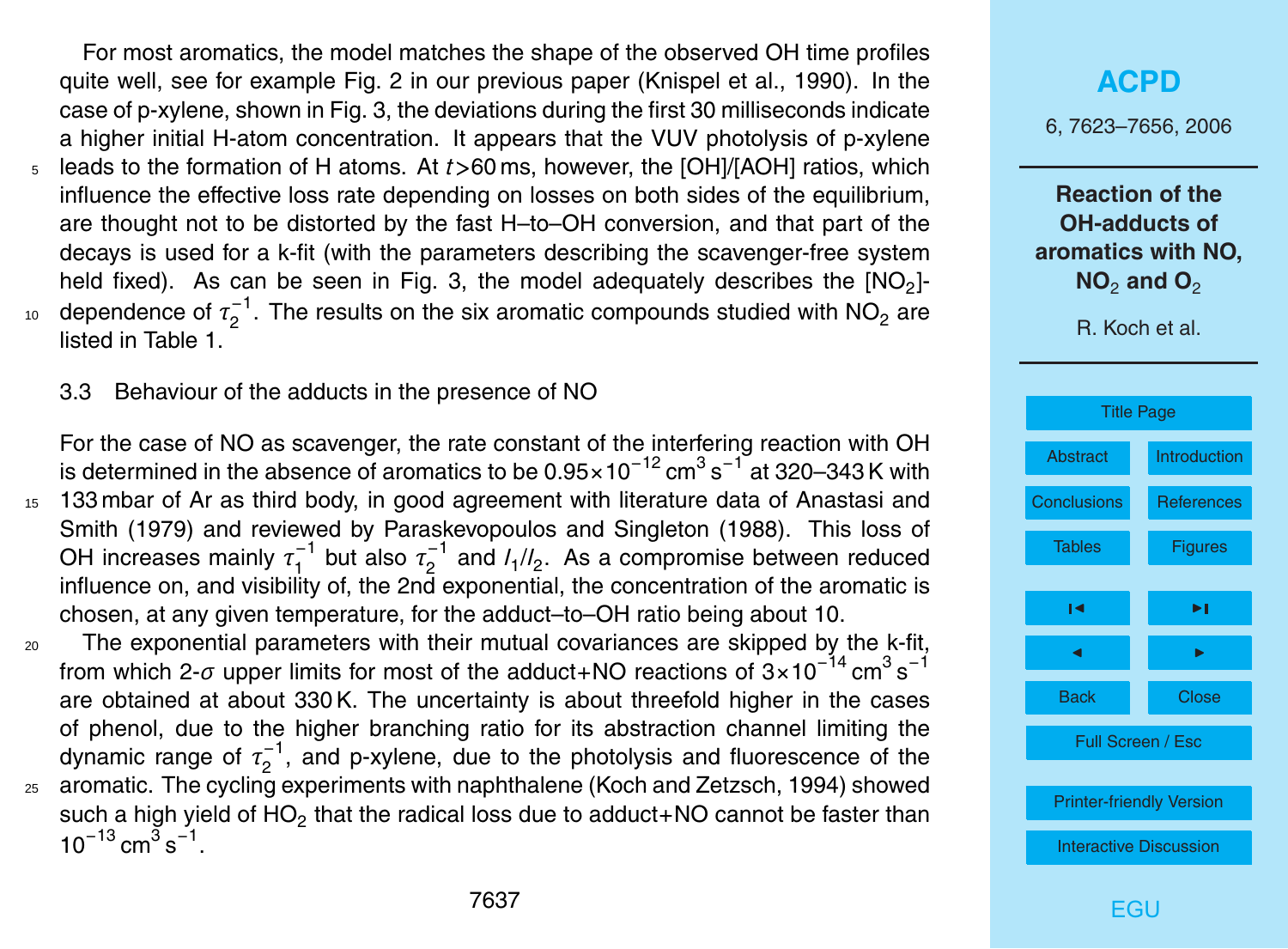#### <span id="page-15-0"></span>3.4 Smog chamber

Five runs with all three aromatics (benzene, toluene and p-xylene) together, two runs with benzene and one each with toluene and p-xylene were performed at OH levels ranging from 5 to 10×10<sup>6</sup> cm<sup>-3</sup>. Figure 4 shows a run with p-xylene, where OH is produced from photolysis of  $H_2O_2$  at 420 ppb. The logarithmic scale applies to the organics while the continuously added oxygen is plotted to the linear scale at the right. After an initial, linear increase of  $O<sub>2</sub>$  by 7.6 ppm/h (from very minor leaks and decomposition of  $H_2O_2$ ),  $O_2$  is increased by 35 ppm/h. The exponential consumption of the reference compounds indicates [OH] to be fairly constant while the consumption of p- $_{\rm 10}$   $\,$  xylene accelerates with [O<sub>2</sub>]. The quantitative evaluation yields a time profile of [OH](*t*), reaching a stable level within less than a sampling period and slowly increasing from 8.3 to 8.6×10 $^6$  cm $^{-3}$  during the following 20 h.

#### **4 Discussion**

As can be seen in Table 1, the obtained adduct+NO<sub>2</sub>-reaction rate constants are not <sup>15</sup> far from collision frequency and, therefore, do not show a significant temperature dependence. On the other hand, the obtained  $\mathsf{O}_2$  reactivities are much lower and span a range of three orders of magnitude, with each methyl substituent increasing the reactivity by about a factor of 3 (comparing benzene with toluene, m-xylene and finally HMB). The only cases with a significant temperature dependence are the two extreme ones, <sup>20</sup> benzene and HMB, with positive and negative activation energy, respectively. The factor of 3 also occurs between the adduct reactivities of phenol and m-cresol, which are, however, more reactive than the corresponding non-phenolic cases by a factor of 200.

The following comparisons with literature data are sorted by scavenger species.

# **[ACPD](http://www.atmos-chem-phys-discuss.net)** 6, 7623–7656, 2006 **Reaction of the OH-adducts of aromatics with NO, NO<sub>2</sub> and O<sub>2</sub>** R. Koch et al. [Title Page](#page-0-0) [Abstract](#page-1-0) [Introduction](#page-1-0) Conclusions [References](#page-22-0) [Tables](#page-27-0) [Figures](#page-29-0)  $\sim$  J  $\sim$ J I Back Close Full Screen / Esc [Printer-friendly Version](http://www.atmos-chem-phys-discuss.net/6/7623/2006/acpd-6-7623-2006-print.pdf) [Interactive Discussion](http://www.atmos-chem-phys-discuss.net/6/7623/2006/acpd-6-7623-2006-discussion.html) **FGU**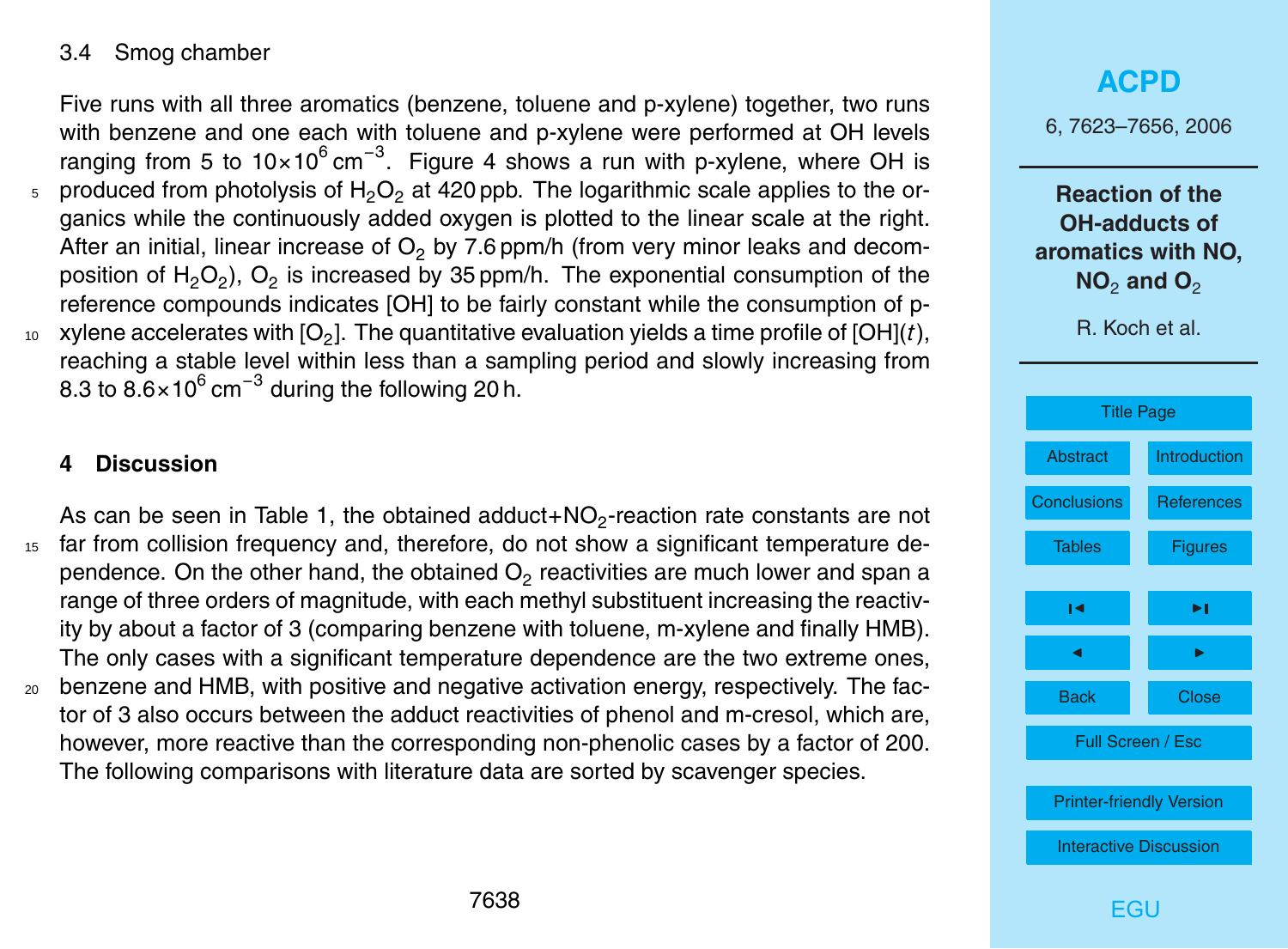#### 4.1 Reaction of the adduct with NO

For the NO reactivity of benzene–OH (hydroxycyclohexadienyl, HCHD), Zellner et al. (1985) obtained a value of 1×10<sup>-12</sup> cm<sup>3</sup>s<sup>-1</sup> which should be two orders of magnitude lower to fit within our upper limit and is probably caused by  $NO<sub>2</sub>$  as impurity in the

- <sup>5</sup> NO mixture, that was used without purification. This applies as well to earlier results of Witte and Zetzsch (1988) on both, benzene–OH and toluene–OH, of 6×10<sup>-13</sup> cm $^3$  s<sup>-1</sup>, which were also not corrected for the influence of the OH+NO reaction.
	- 4.2 Reaction of the adduct with  $NO<sub>2</sub>$

Zellner et al. (1985) studied also the NO<sub>2</sub> reaction of HCHD, fitted exponentials to ab-<sup>10</sup> sorption profiles (of the adduct and possibly subsequent products at 308.5 nm) and obtained a rate constant which is a factor of 3 below the result of this study. Goumri et al. (1990) report a value of (4±2)×10<sup>-11</sup> cm<sup>3</sup> s<sup>-1</sup> for toluene–OH at 297 K, and Bjergbakke et al. (1996) a value of (1.1±0.2)×10<sup>-11</sup> cm<sup>3</sup> s<sup>-1</sup> for HCHD at 338 K. In the latter study, the radical level was so high that almost half of the initial 0.2 mbar  $NO<sub>2</sub>$  were <sup>15</sup> consumed and their stated observation of the peroxy radical has already been disputed (Koch, 1997).

#### 4.3 The adduct reaction with  $O<sub>2</sub>$

In an additional measurement, Zellner et al. (1985) switched the bath gas (20 mbar) from N<sub>2</sub> to O<sub>2</sub> and found a slight decrease of the slope of  $\tau_2^{-1}$  $2^{(-)}$  vs. [NO] which could be  $_{\rm 20}$   $\,$  explained by cycling of OH via HO $_2$  from benzene oxidation. However, instead of an increased offset,  $\tau^{-1}_2$  $_2^{-1}$  at [NO]=0, hinting at an O $_2$  reaction, they mention very slow decays even at 50 mbar of  $\mathrm{O}_2.$  Based on that paper, Atkinson et al. (1989) estimated an upper limit of 2×10 $^{-16}$  cm $^3$  s $^{-1}$ , just including our result. Another experiment less than a factor of 2 off the goal to detect a slow  $\mathrm{O}_2$  reaction is that of Perry et al. (1977), who came up  $_{25}$  with the rate constant for toluene–OH being less than or equal 1.0×10<sup>−15</sup> cm $^3\,{\rm s}^{-1}.$ 

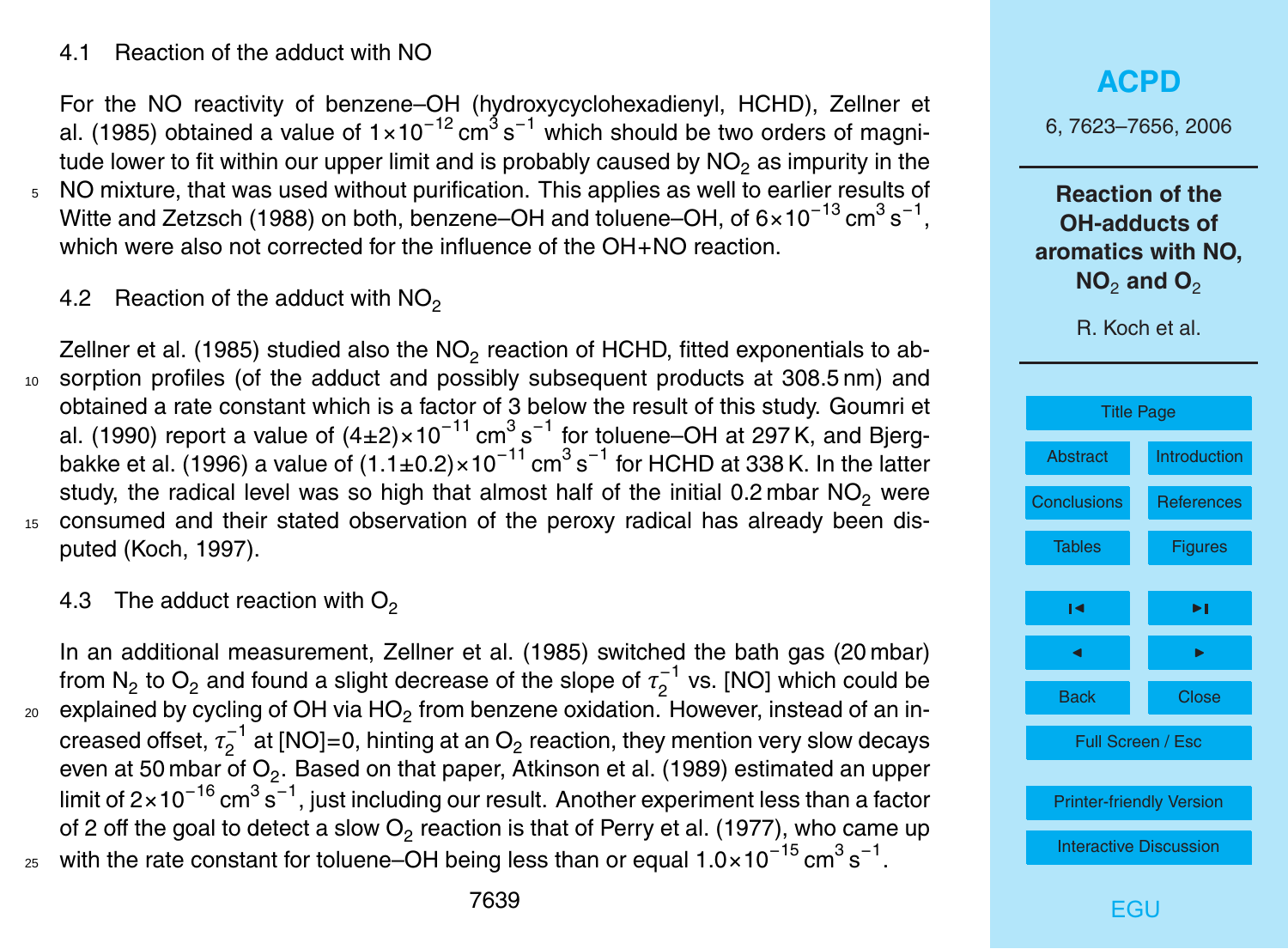More recently, several authors studied the transient absorption of HCHD in the presence of  $\mathrm{O}_2.$  Bohn and Zetzsch (1999) provided first evidence of a fast equilibrium (7/–7) in the gas phase, predicted theoretically by Lay et al. (1996) and Ghigo and Tonachini (1998) but already observed in water by Pan and Von Sonntag (1990),

5 HCHD + O<sub>2</sub> ↔ RO<sub>2</sub> (7/–7)

by observing a decrease of the HCHD signal with  $O<sub>2</sub>$  and a saturation of Reaction (6), which is now explained by assuming a loss process competing with either Reaction (7) or (–7). Johnson et al. (2002) obtained an effective  $k_6$  of 5.5×10<sup>-16</sup>cm<sup>3</sup>s<sup>-1</sup>, considerably higher than observed in this work, 1.6×10<sup>-16</sup> cm $^3\,{\rm s}^{-1}$ , and by Bohn and Zetzsch  $10$  (1999), 2.1×10<sup>-16</sup> cm<sup>3</sup> s<sup>-1</sup>. Improvements of the apparatus of Johnson et al. (2002) by Raoult et al. (2004) allowed the use of lower radical concentrations which resulted in slower decays, corresponding to  $k_6{=}2.5{\times}10^{-16}\,\text{cm}^3\,\text{s}^{-1}.$  These discrepancies are obviously due to radical–radical reactions. Very recently, Grebenkin and Krasnoperov (2004) obtained similarly shaped and timed decays, but proposed a radical–radical  $_{15}$  Reaction (8) instead of Reaction (6) to explain the increased loss rate with added O<sub>2</sub>:

 $HCHD + RO_2 \rightarrow$  products (8)

Although they do not rule out Reaction (6), they denigrate it for the lack of a plausible mechanism for a reaction being both, rather slow and almost independent of temperature. Their loss mechanism, however, would lead to a strongly negative temperature <sub>20</sub> dependence of the effective loss rate under our experimental conditions on the left-

hand side of  $(7/-7)$ , in contradiction to the slightly positive temperature dependence obtained for benzene, see Table 1.

Note also that a loss due to Reaction (8) would not saturate at high  $O_2$  concentrations, as observed by Bohn and Zetzsch (1999), but would go through a maximum at  $_{25}$  the point where [HCHD] = [RO<sub>2</sub>]. Although Grebenkin and Krasnoperov (2004) reach

such conditions by their variation of temperature, they did not vary the  $O<sub>2</sub>$  concentration. They are right in stating that Reaction (6) is not needed to model their data, but this 6, 7623–7656, 2006

**Reaction of the OH-adducts of aromatics with NO, NO<sub>2</sub> and O<sub>2</sub>** 

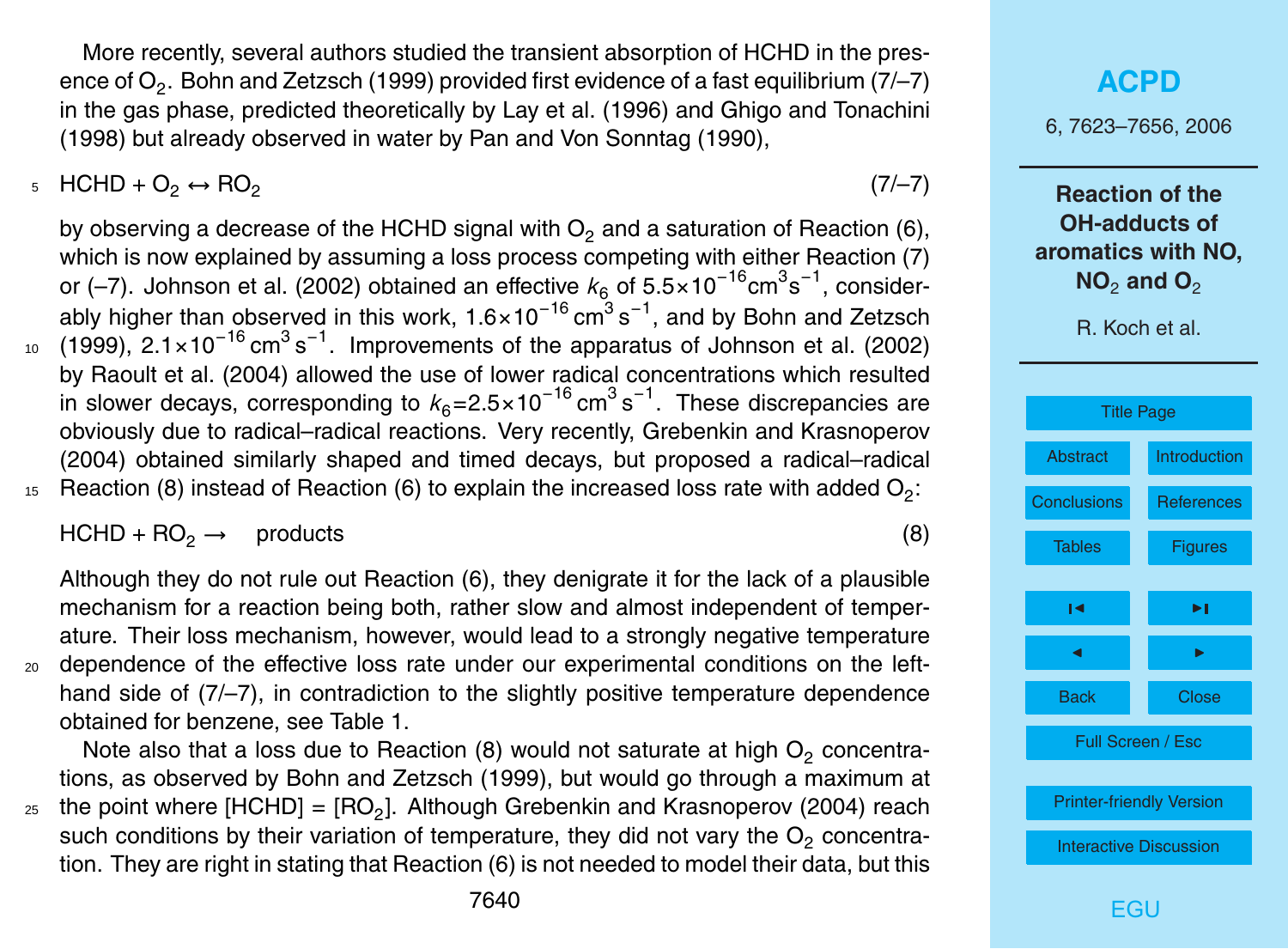is not a result but a limitation of their experiment: It is hard to estimate to what extent their decays, recorded not far enough into the uncertain background, are hyperbolic due to Reaction (8) or exponential due to a pseudo-first-order reaction as Reaction (6).

The parameter describing the possible influence of radical-radical reactions on the  $_5$  evaluation of  $k_6$  is not the radical level itself but the radical-to-oxygen ratio. That ratio is much lower in our FP/RF experiments than in the experiments by Grebenkin and Krasnoperov (2004) and by Johnson et al. (2002) and Raoult et al. (2004) but even lower in the absorption experiments of our laboratory (Bohn and Zetzsch, 1999). In that experiment, however, an underlying background absorption with unknown formation kinetics has been subtracted, influencing the simultaneous determination of  $k<sub>6</sub>$ 10 and the equilibrium constant  $(7/-7)$ . The result obtained by Bohn  $(2001)$  for toluene,  $(6.0\pm0.5)\times10^{-16}$  cm<sup>3</sup> s<sup>-1</sup>, is in excellent agreement with this work.

4.4 Smog chamber experiments and product studies

The radical-to-oxygen ratio is difficult to estimate for our chamber experiments. In  $F_{15}$  Fig. 5, the apparent rate constant for removal of the aromatic by OH,  $k_{\text{app}}$ , is plotted for all the runs of this study together with model curves calculated according to Eq. (III), where the addition channel is reduced by the back-decomposition competing with  $\mathsf{O}_2,$ 

 $k_{\text{app}} = k_2 + k_1/(1 + k_{-1}/k_6$ [O<sub>2</sub> ]) (III)

using FP/RF results for adduct formation and back-decomposition and either (solid <sup>20</sup> lines) reasonable values for the abstraction channel derived from our FP/RF data plus literature data at higher temperatures, or (dotted lines) the total loss observed in the FP/RF experiments exceeding reasonable values for diffusion (see Appendix).

Although the downward trend of  $k_{\rm app}$  with decreasing  ${\mathsf O}_2$  follows the model curves and reaches, in the case of benzene, a fairly low value, the data is obviously less <sup>25</sup> reproducible than could be expected from the accurate sample analysis. While the determination of [O<sub>2</sub>] apparently contributes to the scatter at low concentrations of O<sub>2</sub>, this is unlikely to be significant above 10<sup>16</sup> cm<sup>−3</sup>. The additional loss processes may

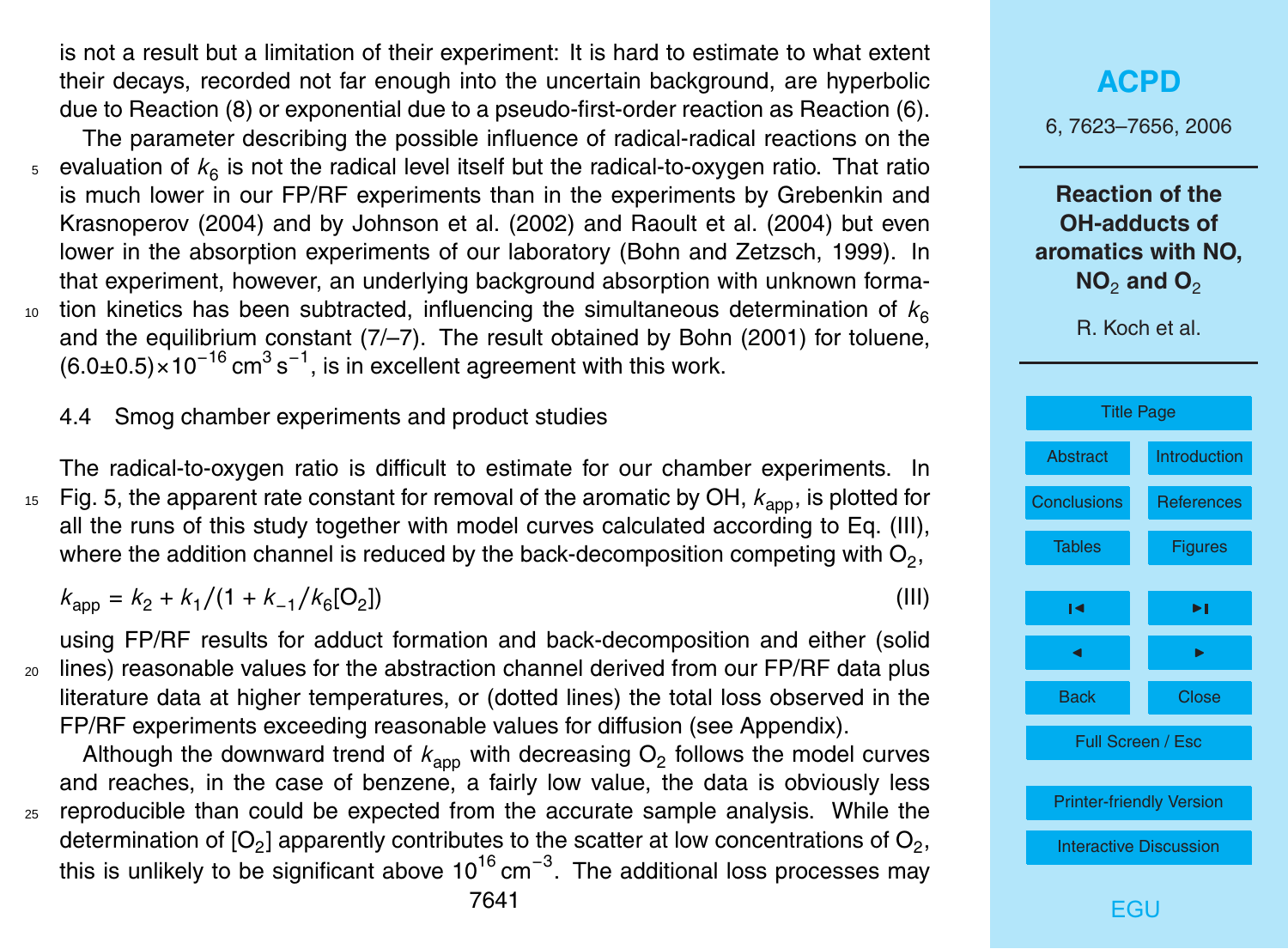well be reactions of the adduct with peroxy radicals. While the level of OH radicals is only slightly higher than outdoors, the level of peroxy radicals may exceed the value of 10<sup>8</sup> cm<sup>-3</sup> observed in the remote boundary layer (Monks et al., 1998) by a factor of ten, since in our chamber, background NO<sub>x</sub> is even lower. Thus, the ratio may be sim-<sup>5</sup> ilar as in our FP/RF experiments, but another factor of about three should be applied to compare the steady-state concentration in the chamber with the initial concentration of the pulsed experiments. While our chamber experiments do show the drop of the apparent OH reactivity at the right range of  $\mathsf{O}_2$  concentrations, a heated chamber would allow experiments at higher  $\mathsf{O}_2$  concentrations or with more reactive adducts <sup>10</sup> than benzene–OH, due to the accelerated thermal back-decomposition of the adduct.

The competition of  $\mathsf{O}_2$  with  $\mathsf{NO}_2$  takes place on an even faster time scale. While it is negligible in the tropospheric environment, it becomes important in high-NO<sub>x</sub> chamber experiments. One can estimate the level of NO<sub>2</sub>, [NO<sub>2</sub>]<sub>1/2</sub>, where half of the adducts, aromatic–OH, are scavenged by NO<sub>2</sub> instead of O<sub>2</sub>. Table 2 compares the [NO<sub>2</sub>]<sub>1/2</sub>- $15$  levels calculated from Table 1 with values fitted to NO<sub>2</sub>-dependent product yields of

- chamber experiments of Volkamer et al. (2002, yields of phenol from benzene) and Bethel et al. (2000, yields of 3-hexene-2,5-dione from p-xylene), respectively. The agreement is reasonable. Very recently, the large yield of phenol (53%) from benzene in the absence of NO<sub>2</sub>, reported by Volkamer et al. (2002), has been confirmed
- $20$  by Berndt and Böge (2006), reporting 61%. The observation of a yield of 24% phenol in the presence of  $NO<sub>2</sub>$  at 9.6 ppm by Atkinson et al. (1989) is not too far from the expected decrease with  $NO_2$ . Furthermore, Atkinson and Aschmann (1994) reanalyzed the earlier data of Atkinson et al. (1989) on nitrobenzene from benzene +OH and m-nitrotoluene from toluene  $+$  OH as a function of NO<sub>2</sub> using the rate constants
- <sup>25</sup> of Knispel et al. (1990) and found reasonable agreement of the experiment with calculated curves. In the same study, Atkinson and Aschmann (1994) observed a decrease of the yield of 2,3-butanedione from o-xylene with the expected curvature and a [NO<sub>2</sub>]<sub>1/2</sub> value of about 2 ppm, confirmed by an experiment with fivefold decreased level of  $\mathsf{O}_2.$  The decreasing yields of 2,3-butanedione from 1,2,3-trimethylbenzene and

#### **[ACPD](http://www.atmos-chem-phys-discuss.net)**

6, 7623–7656, 2006

**Reaction of the OH-adducts of aromatics with NO, NO<sub>2</sub> and O<sub>2</sub>** 

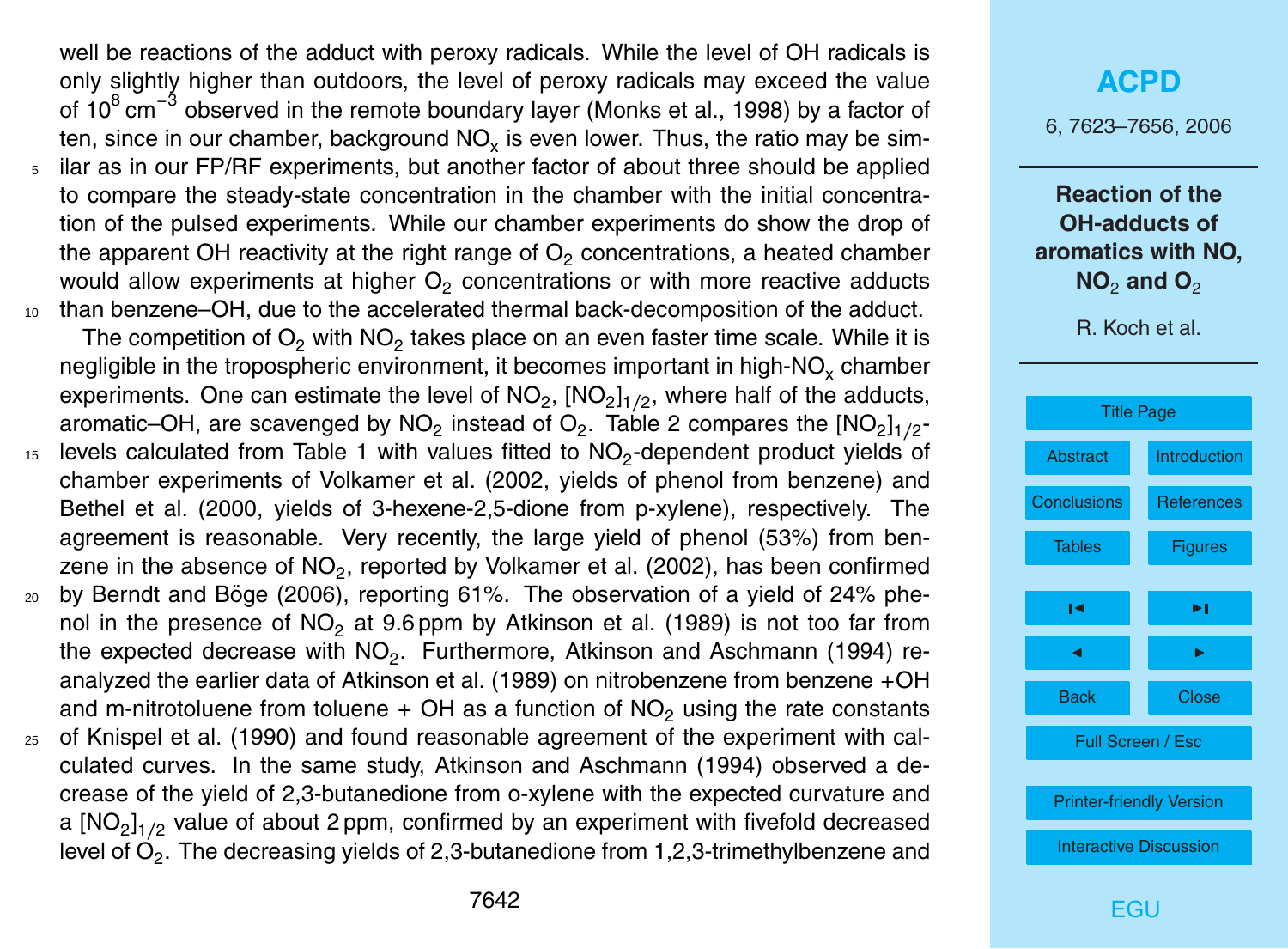1,2,4-trimethylbenzene with increasing  $NO<sub>2</sub>$  observed by Bethel et al. (2000) can be taken as a hint at a similar competition of NO<sub>2</sub> with O<sub>2</sub> in the reaction with the OHadducts.

To conclude, the present work shows that the only relevant atmospheric scavenger  $_5$  for aromatic–OH adducts is  $O_2$ . While the adduct+NO reaction can be neglected even under high-NO<sub>x</sub> simulation-chamber conditions, NO<sub>2</sub> levels near 1 ppm should be avoided in chamber experiments aimed at the mechanism of tropospheric aromatic oxidation.

The mechanism of the effective Reaction (6) is still unclear. It has to be either an  $_{^{10}}$   $\rm O_2$  reaction competing with Reaction (7), with phenol and HO $_2$  as products as calculated ab initio by Estupinan et al. (2003), or a unimolecular reaction in competition to  $(-7)$ , which may be decomposition to phenol and HO<sub>2</sub> or an isomerisation to another intermediate. The intermediate must immediately form HO<sub>2</sub> (possibly in a fast reaction with a further  $\mathrm{O}_2$  molecule) as a high yield of prompt HO<sub>2</sub> is observed in our FP/RF <sup>15</sup> experiments employing cycling of radicals (Koch et al., 1994 and 1997). In the tropospheric environment in the presence of NO<sub>x</sub>, the RO<sub>2</sub> radical formed from Reaction (7) is known (Bohn and Zetzsch, 1999; Klotz et al., 2002) to react rapidly with NO.

#### **Appendix A**

The coefficients  $a, d$  and  $b \cdot c$  can be split into three terms according to their concen-<sup>20</sup> tration dependence:

 $a = a_0 + a_A[A] + a_S$  $[S]$  (A1)

$$
b \cdot c = bc_A[A] \tag{A2}
$$

$$
d = d_0 + d_A[A] + d_S[S] \tag{A3}
$$

To each group of biexponential decay curves (p,T=const; [A], [S] variable), a set of  $_{{\rm z}\scriptscriptstyle 5}$  effective rate constants:  $a_{\rm 0}, a_{\rm A}, a_{\rm S},$   $bc_{\rm A}, d_{\rm 0}, d_{\rm S}$  is fitted simultaneously. Thereby  $a_{\rm 0}$ = $k_{\rm 4},$ 

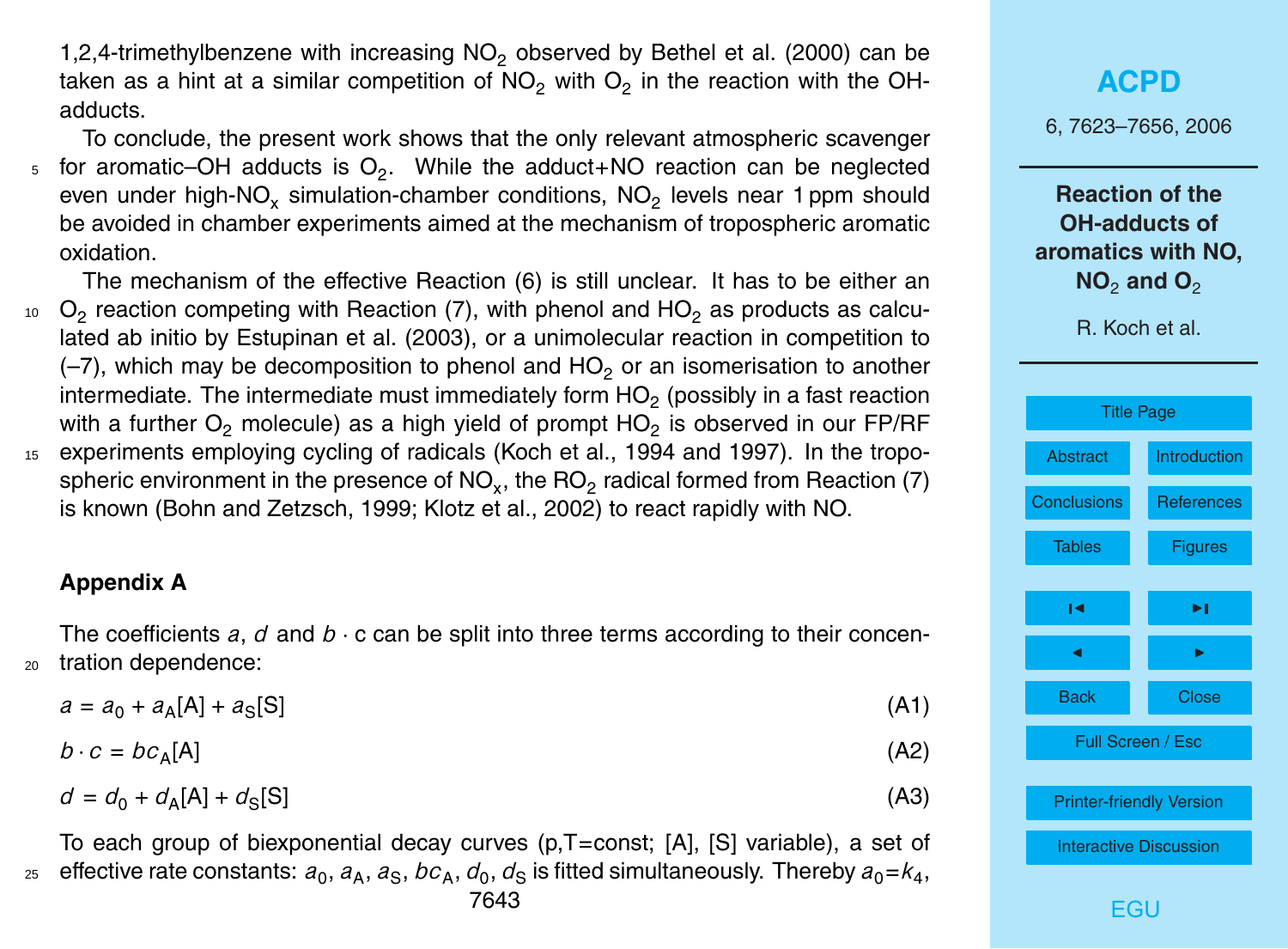$a_S$ = $k_3$  and  $d_S$ = $k_6$  result directly from the evaluation; any reaction of the adduct with the aromatic ( $d_{\sf A}$ ) turns out to be insignificant. The three constants  $a_{\sf A}\hspace{-1pt}=\hspace{-1pt}k_1\hspace{-1pt}+\hspace{-1pt}k_2,$   $bc_{\sf A}\hspace{-1pt}=\hspace{-1pt}k_1$ *k*<sub>−1</sub> and  $d_0$ = $k_{-1}$ + $k_5$  contain four degenerate rate constants. This degeneracy can be lifted by considering the limiting cases at low and high temperature, and assuming

- $_5$  Arrhenius behaviour for the abstraction, the addition and the unimolecular decay  $(k_1,$  $k_{-1}$ ,  $k_2$ ), for the diffusion of OH ( $k_4$ ) and for the diffusion of the adduct ( $k_5$ ). The quantity *k*5 , termed adduct diffusion, includes any other thermal loss of the adduct, AOH, such as isomerisation and other reaction channels not leading back to OH. Likewise, the quantity  $k_2$ , termed abstraction, may include any impurity of the aromatics.
- <sup>10</sup> The coefficients *b* and *c* occur only as a product in Eq. (II) with the consequence that, by observing OH alone, there remains an uncertainty about the assignment of observed radical loss to the two sides of the equilibrium connected with a tradeoff between *b* and *c* (the product *bc* is determined by the data): If all the loss is due to the processes denoted Reaction (2), decreasing the contribution of *c* to the slope of
- 15 coefficient a versus [aromatic], then *c* is small and *b* is as large as possible,  $b = d$  in the absence of a scavenger. On the other hand, the loss may be assigned to processes competing with the back-decomposition of the adduct, i.e. Reaction (5) denoted adduct diffusion. In this case, the contribution of *b* to *d* decreases while *c* increases. Note that in the case of added scavenger, *b* contributes to the *of f set* of *d* only, while the
- 20 evaluation of the target reaction  $(k<sub>6</sub>=slope)$  of *d*) is not affected. Note also that the coefficients *b* and *c*, and thus the equilibrium constant, would only be separable if one could measure absolute concentrations of both OH and the adduct (*c* occurs without an accompanying factor *b* in the adduct–to–OH ratio).

*Acknowledgements.* Support of this study by the Federal Ministry for Research and Technology <sup>25</sup> (grant 07 EU 705), and the Commission of the European Communities (grants STEP 0007-C and RII3-CT-2004-505968-EUROCHAMP) and the Federal Ministry of Environment is gratefully acknowledged.

### **[ACPD](http://www.atmos-chem-phys-discuss.net)**

6, 7623–7656, 2006

**Reaction of the OH-adducts of aromatics with NO, NO<sub>2</sub> and O<sub>2</sub>** 

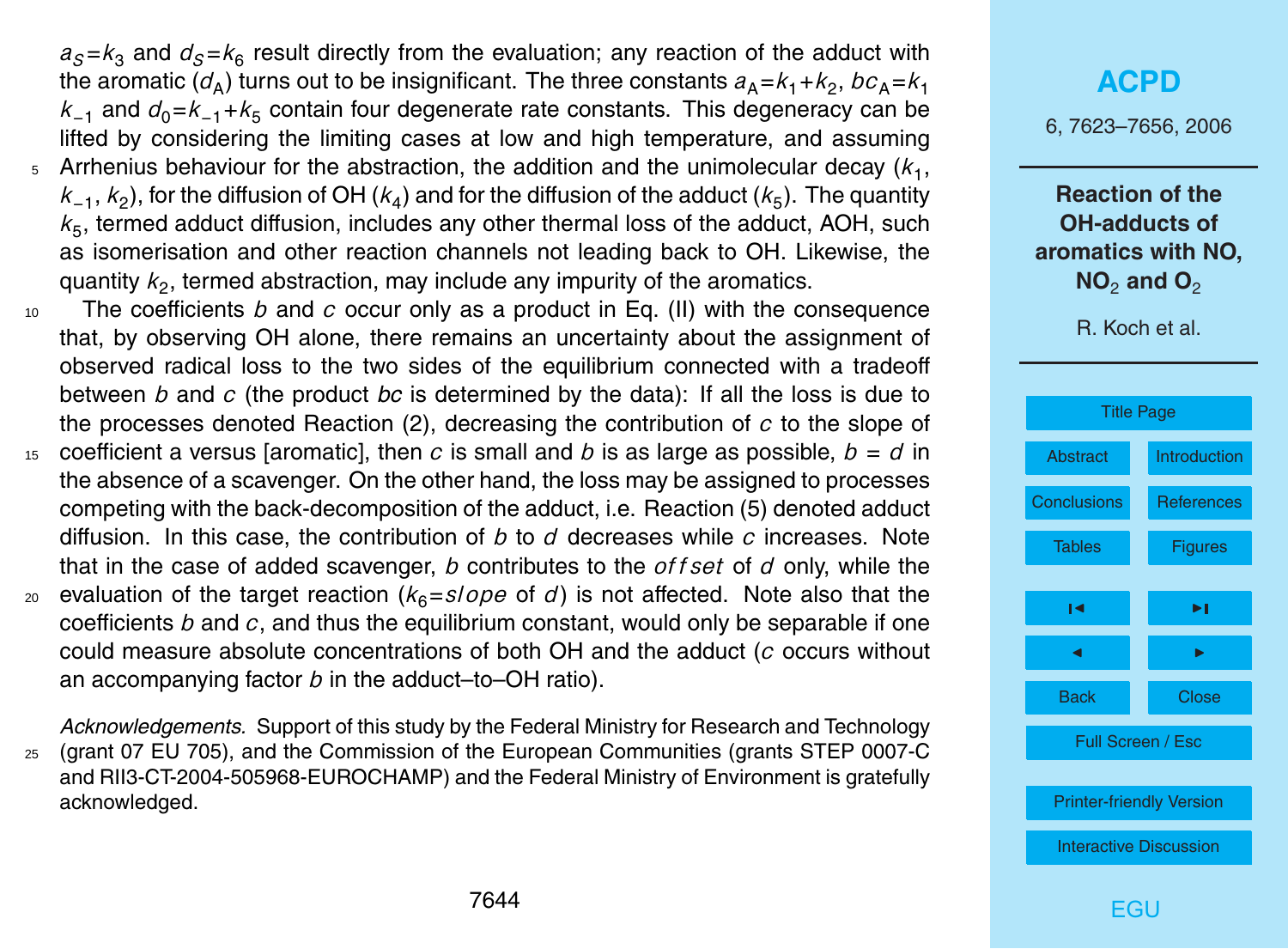#### <span id="page-22-0"></span>**References**

- Anastasi, C. and Smith, I. W. M.: Rate measurements of reactions of OH by resonance absorption. Part 6. – Rate constants for OH + NO(+M) $\rightarrow$ HNO<sub>2</sub>(+M) over a wide range of temperature and pressure, J. Chem. Soc. Faraday Trans. II, 74, 1056–1064, 1978.
- <sup>5</sup> Atkinson, R.: Kinetics and mechanisms of the gas-phase reactions of the hydroxyl radical with organic compounds, J. Phys. Chem. Ref. Data, Monograph No. 1, 1989.
	- Atkinson, R.: Gas-phase tropospheric chemistry of organic compounds. A review, Atmos. Environ., 24A, 1–41, 1990.

Atkinson, R.: Gas-phase tropospheric chemistry of organic compounds, J. Phys. Chem. Ref. <sup>10</sup> Data, Monograph No. 2, 1994.

- Atkinson, R. and Aschmann, S. M.: Products of the gas-phase reactions of aromatic hydrocarbons: Effect of NO<sub>2</sub> concentration, Int. J. Chem. Kinet., 26, 929–944, 1994.
- Atkinson, R. and Arey, J.: Atmospheric degradation of volatile organic compounds, Chem. Rev., 103, 4605–4638, 2003.
- <sup>15</sup> Atkinson, R., Aschmann, S. M., Arey, J., and Carter, W. P. L.: Formation of ring-retaining products from the OH radical-initiated reactions of benzene and toluene, Int. J. Chem. Kinet., 21, 801–827, 1989.
	- Behnke, W., Holländer, W., Koch, W., Nolting, F., and Zetzsch, C.: A smog chamber for studies of the photochemical degradation of chemicals in the presence of aerosols, Atmos. Environ.,

Berndt, T. and Böge, O.: Gas-phase reaction of OH radicals with benzene: products and mechanism, Phys. Chem. Chem. Phys., 3, 4946–4956, 2001a.

Berndt, T. and Böge, O.: Rate constants for the gas-phase reaction of hexamethylbenzene with OH radicals and H atoms and of 1,3,5-trimethylbenzene with H atoms, Int. J. Chem. Kinet.,

```
25 33, 124–129, 2001b.
```
- Berndt, T. and Böge, O.: Formation of phenol and carbonyls from the reaction of OH radicals with benzene, Phys. Chem. Chem. Phys., 8, 1205–1214, 2006.
- Bethel, H., Atkinson, R., and Arey, J.: Products of the gas-phase reactions of OH radicals with p-xylene and 1,2,3- and 1,2,4-trimethylbenzene: Effect of  $NO<sub>2</sub>$  concentration, J. Phys. <sup>30</sup> Chem., A, 104, 8922–8929, 2000.
	- Bjergbakke, E., Sillesen, A., and Pagsberg, P.: UV spectrum and kinetics of hydroxycyclohexadienyl radicals, J. Phys. Chem., 5729–5736, 1996, Comment by Koch, R., J. Phys. Chem. B,

6, 7623–7656, 2006

**Reaction of the OH-adducts of aromatics with NO, NO<sub>2</sub> and O<sub>2</sub>** 



<sup>20</sup> 22, 1113–1120, 1988.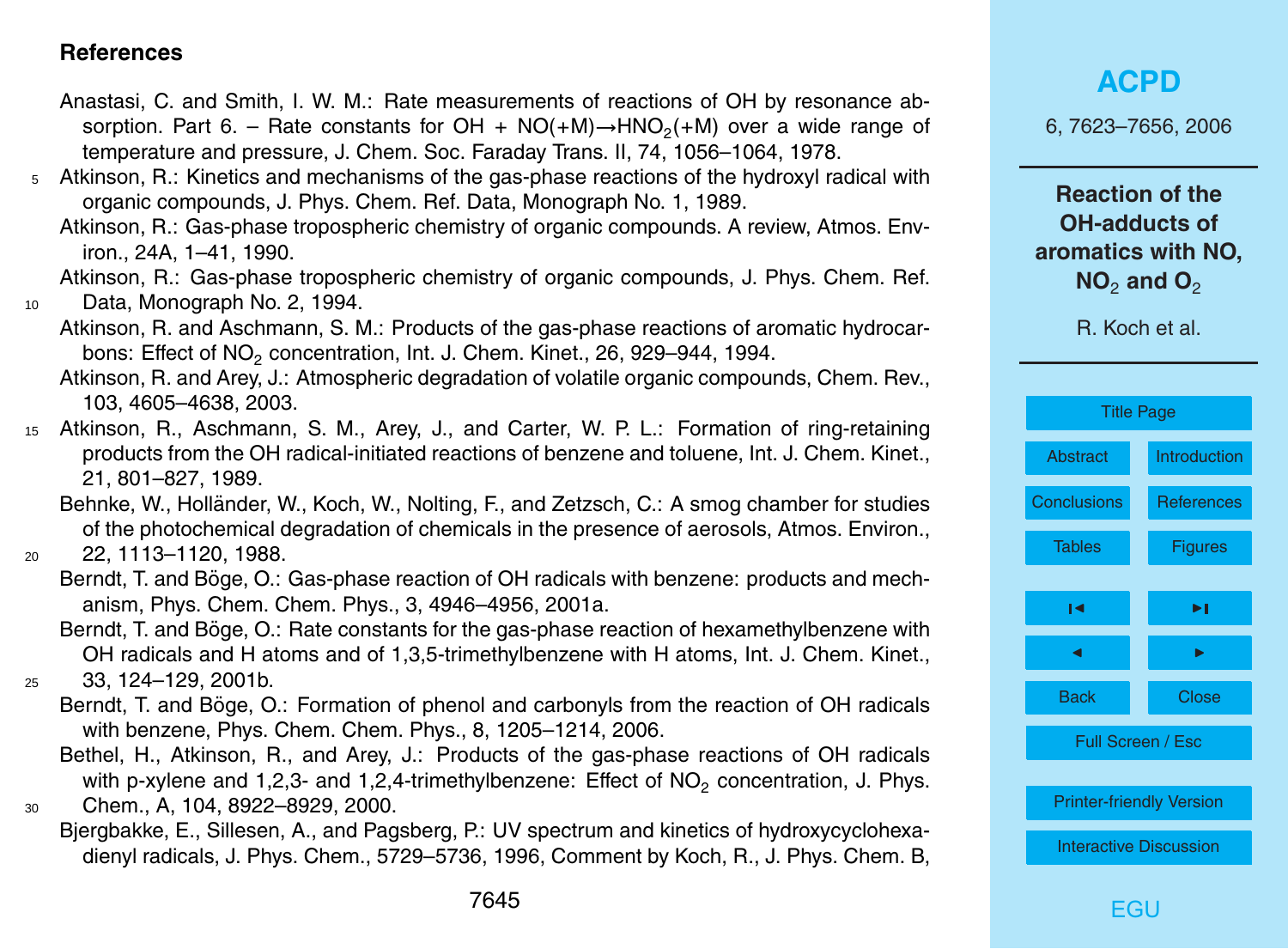101, 293, 1997.

- Bloss, C., Wagner, V., Bonzanini, A., Jenkin, M. E., Wirtz, K., Martin-Reviejo, M., and Pilling, M. J.: Evaluation of detailed aromatic mechanisms (MCMv3 and MCMv3.1) against environmental chamber data, Atmos. Chem. Phys. Discuss., 4, 5683–5731, 2004, Interactive <sup>5</sup> comment by Referee #2, ibid., S2391–2395, 2004.
	- Bohn, B.: Formation of peroxy radicals from OH-toluene adducts and  $O_2$ , J. Phys. Chem. A, 105, 6092–6101, 2001.
	- Bohn, B. and Zetzsch, C.: Gas-phase reaction of the OH–benzene adduct with O<sub>2</sub>: Reversibility and secondary formation of  $HO_2$ , Phys. Chem. Chem. Phys., 1, 5097–5107, 1999.
- <sup>10</sup> Calvert, J. G., Atkinson, R., Becker, K. H., Kamens, R. M., Seinfeld, J. H., Wallington, T. H., and Yarwood, G.: The mechanisms of atmospheric oxidation of aromatic hydrocarbons, Oxford Univ. Press, 2002.
	- Elend, M. and Zetzsch, C.: The influence of oxygen on the apparent rate constant for the reaction of OH with aromatics in smog chamber experiments in nitrogen at one atmosphere,
- <sup>15</sup> in: Laboratory studies on atmospheric chemistry, air pollution research report 42 (Proc. CEC/EUROTRAC workshop, York 1991), CEC, Brussels, 123–126, 1992.
	- Estupinan, E., Villenave, E., Raoult, S., Rayez, J. C., Rayez, M. T., and Lesclaux, R.: Kinetics and mechanism of the gas-phase reaction of the cyclohexadienyl radical c-C<sub>6</sub>H<sub>7</sub> with O<sub>2</sub>, Phys. Chem. Chem. Phys., 5, 4840–4845, 2003.
- <sup>20</sup> Ghigo, G. and Tonachini, G.: Benzene oxidation in the troposphere: theoretical investigation of the possible competition of three postulated reaction channels, J. Amer. Chem. Soc. 120, 6753–6757, 1998.
	- Goumri, A., Sawerysyn, J.-P., Pauwels, J.-F., and Devolder P.: Tropospheric oxidation of toluene: Reactions of some intermediate radicals, in: Physico-chemical behaviour of atmo-
- <sup>25</sup> spheric pollutants, edited by: Restelli, G. and Angeletti, G., Kluwer Acad. Publ., Dordrecht, 315–319, 1990.
	- Grebenkin, S. Y. and Krasnoperov, L. N.: Kinetics and thermochemistry of the hydroxycyclohexadienyl radical reaction with  $\mathsf{O}_2$ :  $\mathsf{C}_6\mathsf{H}_6\mathsf{OH} + \mathsf{O}_2{\rightarrow} \mathsf{C}_6\mathsf{H}_6(\mathsf{OH})\mathsf{OO}$ , J. Phys. Chem. A, 108, 1953–1963, 2004.
- <sup>30</sup> Jenkin, M. E., Saunders, S. M., Wagner, V., and Pilling, M. J.: Protocol for the development of the Master Chemical Mechanism, MCM v3 (Part B): Tropospheric degradation of aromatic volatile organic compounds, Atmos. Chem. Phys., 3, 181–193, 2003.

Johnson, D., Raoult, S. , Rayez, M.-T., Rayez, J.-C., and Lesclaux, R.: An experimental and

6, 7623–7656, 2006

**Reaction of the OH-adducts of aromatics with NO, NO<sub>2</sub> and O<sub>2</sub>** 

| <b>Title Page</b>               |                     |  |  |  |  |
|---------------------------------|---------------------|--|--|--|--|
| Abstract                        | <b>Introduction</b> |  |  |  |  |
| <b>Conclusions</b>              | <b>References</b>   |  |  |  |  |
| <b>Tables</b>                   | <b>Figures</b>      |  |  |  |  |
| м                               | ы                   |  |  |  |  |
|                                 |                     |  |  |  |  |
| <b>Back</b>                     | <b>Close</b>        |  |  |  |  |
|                                 | Full Screen / Esc   |  |  |  |  |
| <b>Printer-friendly Version</b> |                     |  |  |  |  |
| <b>Interactive Discussion</b>   |                     |  |  |  |  |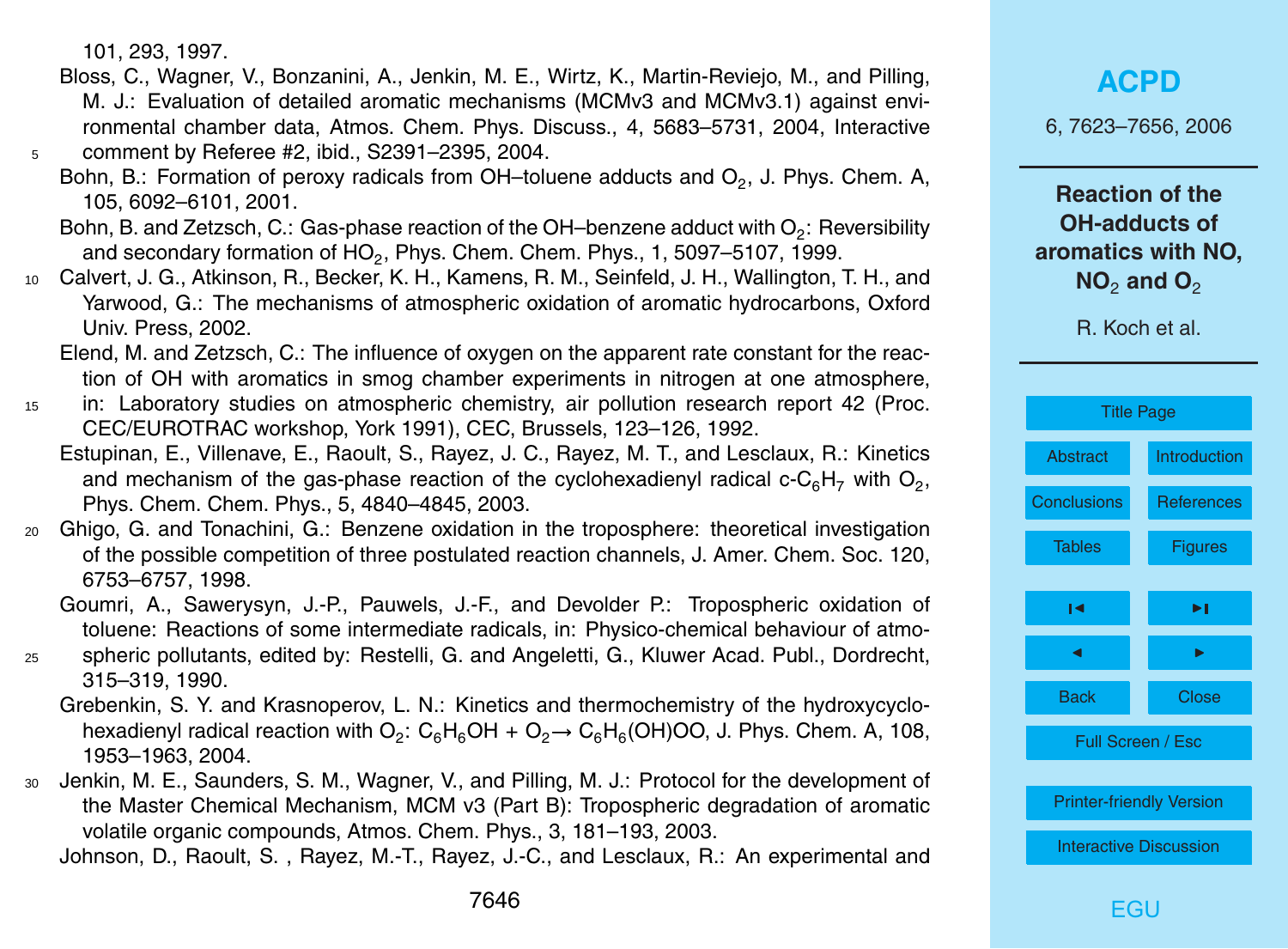theoretical investigation of the gas-phase benzene–OH radical adduct +  $\mathrm{O}_2$  reaction, Phys. Chem. Chem. Phys., 4, 4678–4686, 2002.

- Johnson, D., Raoult, S., Lesclaux, R., and Krasnoperov, L.N.: UV absorption spectra of methylsubstituted hydroxy-cyclohexdienyl radicals in the gas phase, J. Photochem. Photobiol. A, <sup>5</sup> 176, 98–106, 2005.
- Klotz, B., Volkamer, R., Hurley, M. D., Sulbaeck Andersen, M. P., Nielsen, O.J., Barnes, I., Imamura, T., Wirtz, K., Becker, K. H., Platt, U., Wallington, T. J., and Washida, N.: OHinitiated oxidation of benzene, Part II. Influence of elevated NO<sub>x</sub> concentrations, Phys. Chem. Chem. Phys., 4, 4399–4411, 2002.
- <sup>10</sup> Knispel, R., Koch, R., Siese, M., and Zetzsch, C.: Adduct formation of OH radicals with benzene, toluene, and phenol and consecutive reactions of the adducts with NO<sub>x</sub> and O<sub>2</sub>, Ber. Bunsenges. Phys. Chem., 94, 1375–1379, 1990.
	- Koch, R.: Kinetische Untersuchung der Folgereaktionen der OH-Addukte mit NO, NO<sub>2</sub> und O<sub>2</sub> mit simultaner Auswertung von Kurvenscharen, PhD thesis, Univ. of Hannover, 1992.
- 15 Koch, R., Bohn, B., and Zetzsch, C.: Cycles of HO<sub>y</sub> as a tool to investigate the tropospheric chemistry of aromatics in kinetic experiments, in: The oxidizing capacity of the troposphere, physico-chemical behaviour of atmospheric pollutants, edited by: Larsen, B., Versino, B., and Angeletti, G., European Commission, Brussels, 217–221, 1997.

Koch, R., Knispel, R., Siese, M., and Zetzsch, C.: Absolute rate constants and products of sec-

- <sup>20</sup> ondary steps in the atmospheric degradation of aromatics, in: Physico-chemical behaviour of atmospheric pollutants, edited by: Angeletti, G. and Restelli, G., European Commission, Brussels/Luxemburg, 143–149, 1994.
	- Koch, R. and Zetzsch, C.: Cycling of OH radicals in the system naphthalene/O<sub>2</sub>/NO studied by FP/RF and LP/RF, presented at the 13th Int. Sympos. on Gas Kinetics, Dublin, 1994.
- <sup>25</sup> Lay, T. H., Bozzelli, J. W., and Seinfeld, J. H.: Atmospheric photochemical oxidation of benzene: Benzene + OH and the benzene–OH adduct (hydroxyl-2,4-cyclohexadienyl) +  $O_2$ , J. Phys. Chem., 100, 6543–6554, 1996.
	- Michael, J. V., Nava, D. F., Payne, W. A., Lee, J. H., and Stief, L. J.: Rate constant for the reaction atomic hydrogen + nitrogen dioxide from 195 to 400 K with FP-RF and DF-RF tech-
- <sup>30</sup> niques, J. Phys. Chem., 83, 2818–2823, 1979.
	- Monks, P. S., Carpenter, L. J., Penkett, S. A., Ayers, G. P., Gillett, R. W., Galbally, I. E., and Meyer, C. P. (Mick): Fundamental ozone photochemistry in the remote marine boundary layer: The SOAPEX experiment, measurement and theory, Atmos. Environ., 32, 3647–3664,

6, 7623–7656, 2006

**Reaction of the OH-adducts of aromatics with NO, NO<sub>2</sub> and O<sub>2</sub>** 

|                                 | <b>Title Page</b>        |  |  |  |  |
|---------------------------------|--------------------------|--|--|--|--|
| <b>Abstract</b>                 | <b>Introduction</b>      |  |  |  |  |
| <b>Conclusions</b>              | <b>References</b>        |  |  |  |  |
| <b>Tables</b>                   | <b>Figures</b>           |  |  |  |  |
| ы                               | ы                        |  |  |  |  |
| ◢                               | ▶                        |  |  |  |  |
| <b>Back</b>                     | <b>Close</b>             |  |  |  |  |
|                                 | <b>Full Screen / Esc</b> |  |  |  |  |
| <b>Printer-friendly Version</b> |                          |  |  |  |  |
| <b>Interactive Discussion</b>   |                          |  |  |  |  |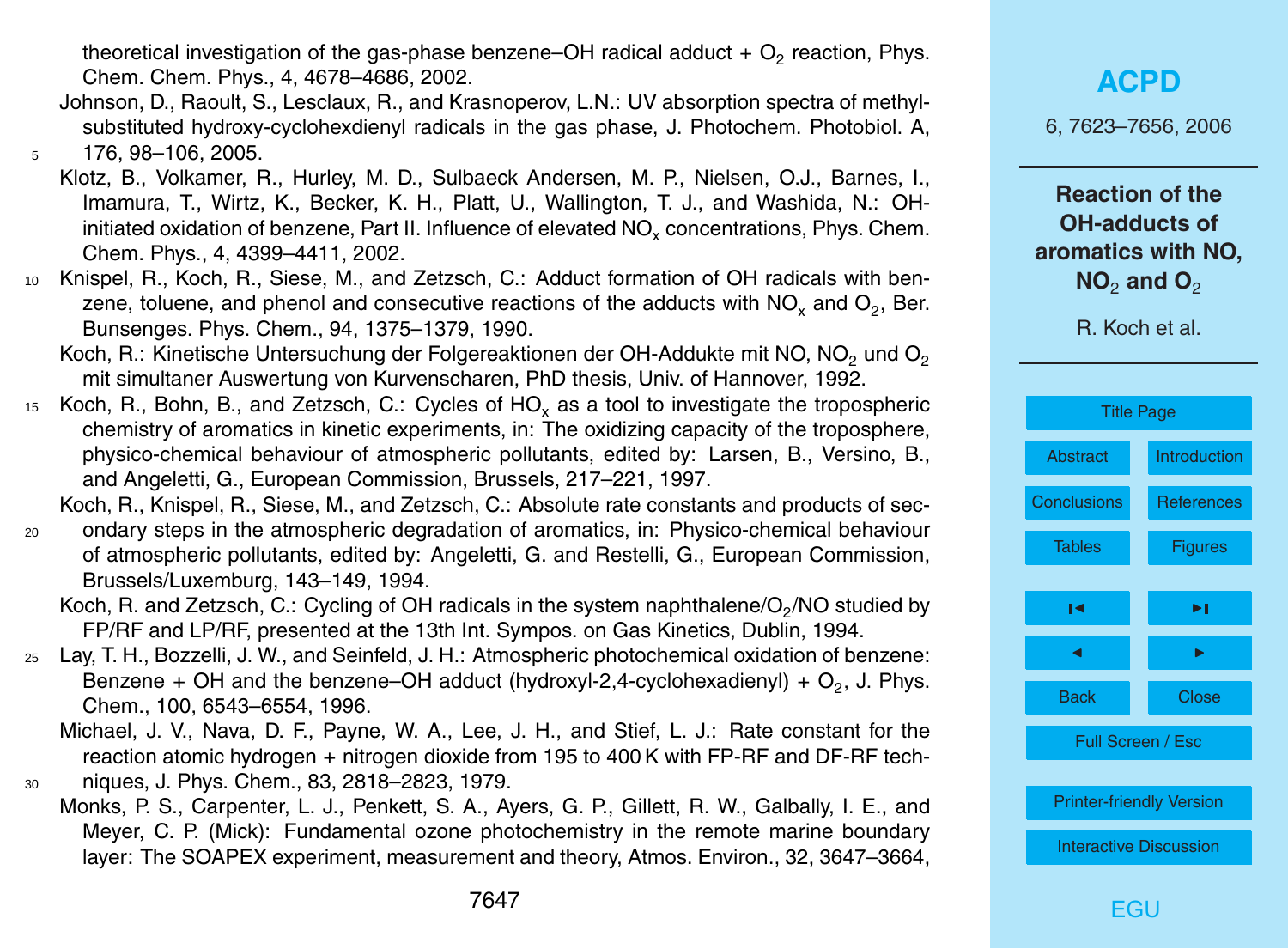1998.

- Nolting, F., Behnke, W., and Zetzsch, C.: A smog chamber for studies of the reactions of terpenes and alkanes with ozone and OH, J. Atmos. Chem., 6, 47–59, 1988.
- Pan, X. M. and von Sonntag, C.: Hydroxyl-radical-induced oxidation of benzene in the presence
- $_5$  of oxygen: R $\cdot$  + O<sub>2</sub>↔RO<sub>2</sub> $\cdot$  equilibria in aqueous solution. A pulse radiolysis study, Zeitschrift fuer Naturforschung, B: Chemical Sciences, 45, 1337–1340, 1990.
	- Paraskevopoulos, G. and Singleton, D. L.: Reactions of OH radicals with inorganic compounds in the gas phase, Rev. Chem. Intermed., 10, 139–218, 1988.
	- Perry, R. A., Atkinson, R., and Pitts, Jr. J. N.: Kinetics and mechanism of the gas phase reaction
- 10 of OH radicals with aromatic hydrocarbons over the temperature range 296–473 K, J. Phys. Chem., 81, 296–304, 1977.
	- Press, W. H., Teukolsky, S. A., Vetterling, W. T., and Flannery, B. P.: Numerical recipes in FORTRAN: The Art of Scientific Computing, Cambridge Univ. Press, 1992.
	- Raoult, S., Rayez, M.-T., Rayez, J.-C., and Lesclaux, R.: Gas-phase oxidation of benzene:
- <sup>15</sup> Kinetics, thermochemistry and mechanism of initial steps, Phys. Chem. Chem. Phys., 6, 2245–2253, 2004.
	- Rinke, M. and Zetzsch, C. : Rate constants for the reactions of OH-radicals with aromatics: benzene, phenol. aniline and 1,2,4-trichlorobenzene, Ber. Bunsenges. Phys. Chem., 88, 55– 62, 1984.
- $20$  Stuhl, F. and Niki, H.: Flash photochemical study of the reaction OH+NO+M using resonance fluorescent detection of OH, J. Chem. Phys., 57, 3677–3679, 1972.
	- Volkamer, R., Klotz, B., Barnes, I., Imamura, T., Wirtz, K., Washida, N., Becker, K. H., and Platt, U.: OH-initiated oxidation of benzene, Part I. Phenol formation under atmospheric conditions, Phys. Chem. Chem. Phys., 4, 1598–1610, 2002.
- $25$  Wagner, H. G., Welzbacher, U., and Zellner, R.: Rate measurements for the reactions H +  $NO<sub>2</sub> \rightarrow OH + NO$  and H + NOCl  $\rightarrow$  HCl + NO by Lyman-alpha fluorescence, Ber. Bunsenges. Phys. Chem., 80, 1023–1027, 1976.
- Wahner, A. and Zetzsch, C.: Rate constants for the addition of OH to aromatics (benzene, pchloroaniline and o-, m- and p-dichlorobenzene) and the unimolecular decay of the adduct. <sup>30</sup> Kinetics into a quasi-equilibrium, J. Phys. Chem., 87, 4945–4951, 1983.
	- Wallington, T. J., Neuman, D. M., and Kurylo, M. J.: Kinetics of the gas phase reaction of hydroxyl radicals with ethane, benzene and a series of halogenated benzenes over the temperature range 234–438 K, Int. J. Chem. Kinet., 19, 725–739, 1987.

6, 7623–7656, 2006

**Reaction of the OH-adducts of aromatics with NO, NO<sub>2</sub> and O<sub>2</sub>** 

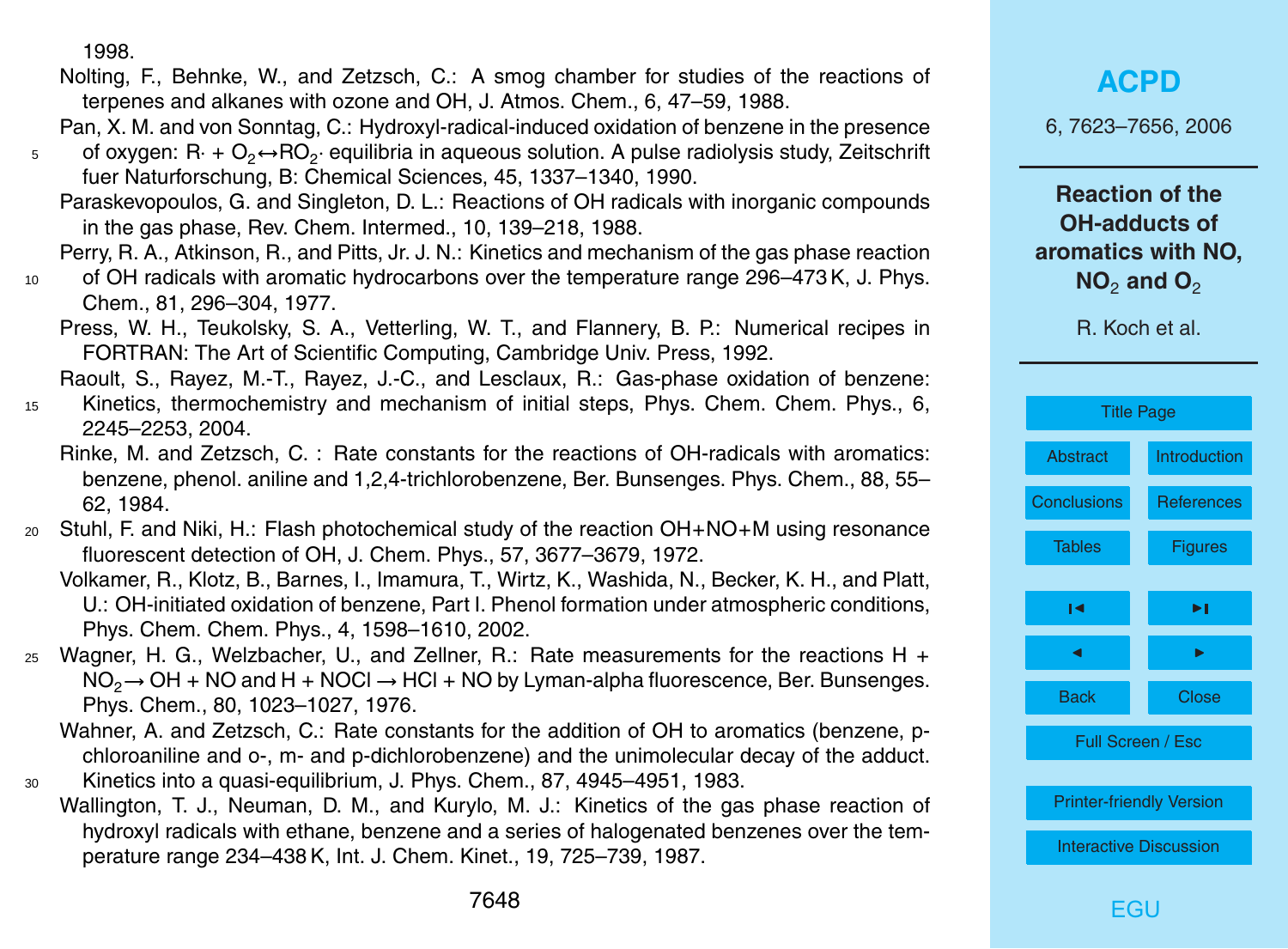- Witte, F., Urbanik, E., and Zetzsch, C.: Temperature dependence of the rate constants for the addition of OH to benzene and to some monosubstituted aromatics (aniline, bromobenzene and nitrobenzene) and the unimolecular decay of the adducts. Kinetics into a quasiequilibrium 2, J. Phys. Chem., 90, 3251–3259, 1986.
- <sup>5</sup> Witte, F. and Zetzsch, C.: Annual report of the steering committee of LACTOZ, a joint EURO-TRAC/COST 611 project, EUREKA/CEC, Brussels, 62–66, 1988.

Zellner, R., Fritz, B., and Preidel, M.: A cw UV laser absorption study of the reactions of the hydroxy-cyclohexadienyl radical with NO<sub>2</sub> and NO, Chem. Phys. Lett., 121, 412–416, 1985.

Zetzsch, C., Koch, R., Siese, M., Witte, F., and Devolder, P.: Adduct formation of OH with

- $_{10}$  benzene and toluene and reaction of the adducts with NO and NO<sub>2</sub>, in: Physico-Chemical Behaviour of Atmospheric Pollutants, edited by: Restelli, G. and Angeletti, G., Kluwer Acad. Publ., Dordrecht, 320–327, 1990.
	- Zetzsch, C., Koch, R., Bohn, B., Knispel, R., Siese, M., and Witte, F.: Adduct formation of OH with aromatics and unsaturated hydrocarbons and consecutive reactions with  $O<sub>2</sub>$  and NO<sub>x</sub>
- <sup>15</sup> to regenerate OH, in: Chemical Processes in Atmospheric Oxidation, edited by: Le Bras, G., Springer, Berlin, 1997, 247–256.

**[ACPD](http://www.atmos-chem-phys-discuss.net)**

6, 7623–7656, 2006

**Reaction of the OH-adducts of aromatics with NO, NO<sub>2</sub> and O<sub>2</sub>** 

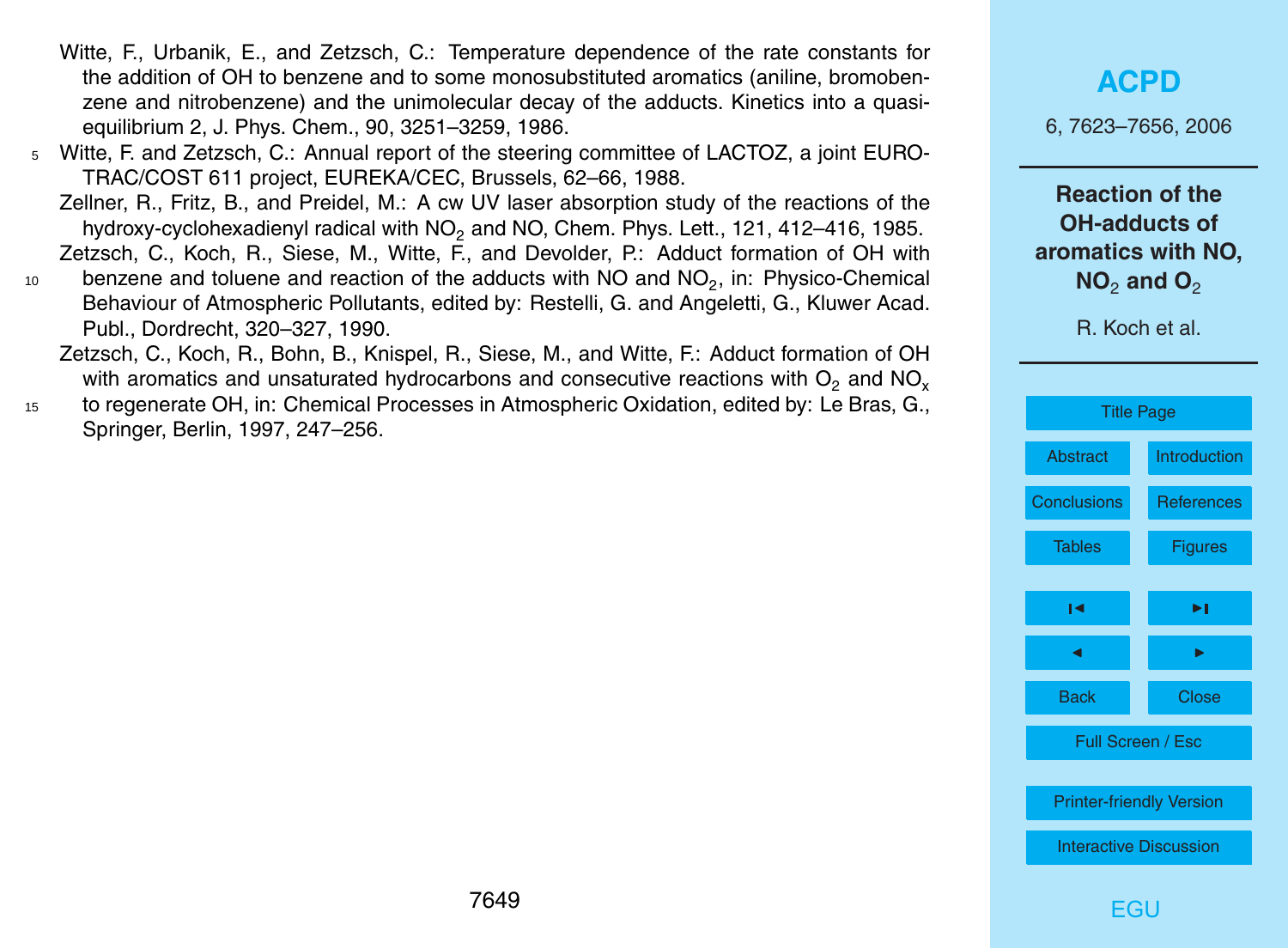| n <del>c</del> aullull ul llic<br><b>OH-adducts of</b><br>aromatics with NO,<br>NO <sub>2</sub> and O <sub>2</sub><br>R. Koch et al. |              |  |  |  |  |  |
|--------------------------------------------------------------------------------------------------------------------------------------|--------------|--|--|--|--|--|
| <b>Title Page</b>                                                                                                                    |              |  |  |  |  |  |
|                                                                                                                                      |              |  |  |  |  |  |
| Abstract                                                                                                                             | Introduction |  |  |  |  |  |
| Conclusions                                                                                                                          | References   |  |  |  |  |  |
| <b>Tables</b>                                                                                                                        | Figures      |  |  |  |  |  |
|                                                                                                                                      |              |  |  |  |  |  |
| ∣◀                                                                                                                                   | ы            |  |  |  |  |  |

J I

Back Close

Full Screen / Esc

[Printer-friendly Version](http://www.atmos-chem-phys-discuss.net/6/7623/2006/acpd-6-7623-2006-print.pdf)

[Interactive Discussion](http://www.atmos-chem-phys-discuss.net/6/7623/2006/acpd-6-7623-2006-discussion.html)

[EGU](http://www.copernicus.org/EGU/EGU.html)

**[ACPD](http://www.atmos-chem-phys-discuss.net)**

6, 7623–7656, 2006

**Reaction of the**

<span id="page-27-0"></span>**Table 1.** Rate constants for reactions of adducts, aromatic–OH, with  $O_2$  and  $NO_2$  obtained by FP/RF at various temperatures (T in K), employing flash photolysis of  $H_2O$  at 130 mbar in Ar.

| $k$ (cm <sup>3</sup> s <sup>-1</sup> ) | Benzene <sup>a</sup>        | Toluene <sup>a</sup>  | m-Xylene <sup>c</sup> | p-Xylene            | HMB <sup>d</sup>  | Aniline          | Phenol <sup>a</sup>        | m-Cresol      |
|----------------------------------------|-----------------------------|-----------------------|-----------------------|---------------------|-------------------|------------------|----------------------------|---------------|
| $k_{O2}^{\text{add}}/10^{-16}$         | $1.6 \pm 0.6^{\circ}$ (299) | $5.6 \pm 1.5^b$ (299) | $18+5(303)$           | $8.8 \pm 2.5$ (298) |                   | $6+2(320)$       | $300\pm70(323)$            | 640±150 (317) |
|                                        | $2.1 \pm 0.4^{\circ}$ (314) | $5.6 \pm 0.6^b$ (321) | $16+3(323)$           | $8.3 \pm 2.0$ (308) |                   | $15+5(340)$      | 260±60 (333)               | 750±150 (319) |
|                                        | $3.0 \pm 0.3^{b}$ (333)     | $5.6 \pm 0.6$ (339)   |                       | $8.7 \pm 1.5$ (319) | 1800±300<br>(355) | $9.6 \pm 3(350)$ | $270\pm50^{\circ}$ (337)   | > 800(324)    |
|                                        | $3.7 \pm 0.4^b$ (354)       | $5.3 \pm 0.7$ (347)   |                       | $7.1 \pm 1.0$ (327) |                   |                  | 290±60 (343)               | 820±100 (334) |
|                                        |                             | $5.9 \pm 0.8$ (354)   |                       | $8.8 \pm 1.5$ (332) | 1200±200<br>(385) |                  | $270\pm60(353)$            | 800±100 (350) |
|                                        |                             |                       |                       |                     |                   |                  | $360 \pm 50^{\circ}$ (363) |               |
| $k_{NO2}^{\text{add}} / 10^{-11}$      | $2.75 \pm 0.4$ (305)        | $3.6 \pm 0.5$ (300)   |                       | $3.5 \pm 0.5$ (317) |                   | $5+2(330)$       | $3.4 \pm 0.6^b$ (331)      | $4\pm1(317)$  |
|                                        | $2.45 \pm 0.3$ (320)        | $3.6 \pm 0.4$ (311)   |                       | $2.9 \pm 0.5$ (330) |                   |                  | $4.1 \pm 0.7^b$ (354)      | 4±1(325)      |
|                                        | $2.5 \pm 0.4$ (333)         | $3.6 \pm 0.4$ (320)   |                       |                     |                   |                  |                            |               |
|                                        | $2.5 \pm 0.4$ (349)         | $4.0 \pm 0.6$ (338)   |                       |                     |                   |                  |                            |               |
|                                        |                             |                       |                       |                     |                   |                  |                            |               |

<sup>a</sup>Published before (Knispel et al., 1990),

<sup>b</sup>re-evaluated (Koch, 1992),

 $\mathrm{c}$ laser photolysis of N<sub>2</sub>O in He,

<sup>d</sup>250 mbar of He,

 $\degree$ 30 to 300 mbar Ar.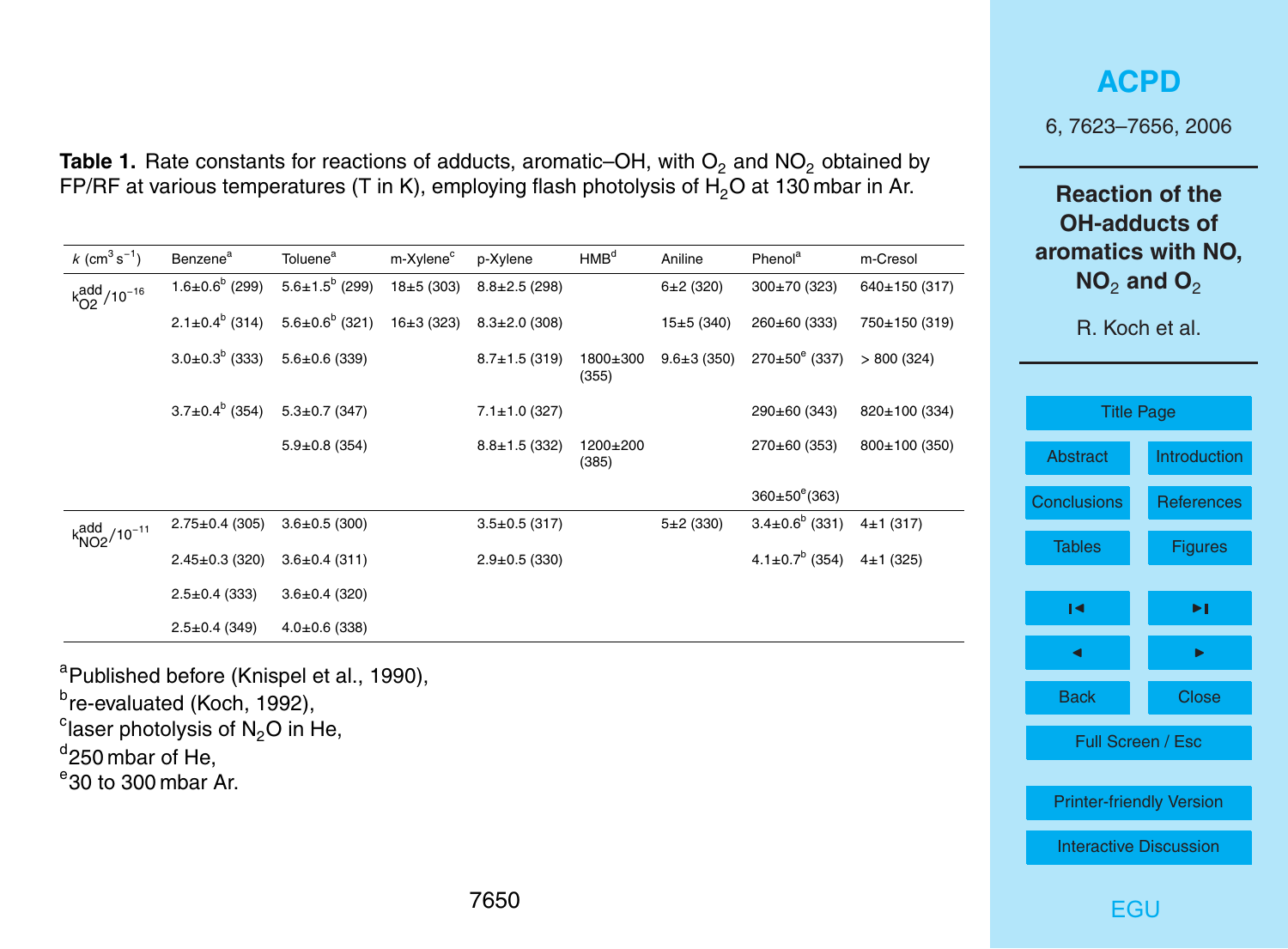### **[ACPD](http://www.atmos-chem-phys-discuss.net)**

6, 7623–7656, 2006

**Reaction of the OH-adducts of aromatics with NO,**  $NO<sub>2</sub>$  **and**  $O<sub>2</sub>$ 

R. Koch et al.

| <b>Title Page</b>               |                   |  |  |  |
|---------------------------------|-------------------|--|--|--|
| Abstract                        | Introduction      |  |  |  |
| <b>Conclusions</b>              | <b>References</b> |  |  |  |
| <b>Tables</b>                   | <b>Figures</b>    |  |  |  |
| ы                               | ы                 |  |  |  |
|                                 |                   |  |  |  |
| <b>Back</b>                     | <b>Close</b>      |  |  |  |
| Full Screen / Esc               |                   |  |  |  |
| <b>Printer-friendly Version</b> |                   |  |  |  |
| <b>Interactive Discussion</b>   |                   |  |  |  |

**Table 2.** Scavenging by NO<sub>2</sub> calculated from FP/RF data and observed in smog chambers for the OH-adducts of benzene, toluene and p-xylene.

| Aromatic           | [NO <sub>2</sub> ] <sub>1/2</sub> (ppm) |                          |                        |  |  |
|--------------------|-----------------------------------------|--------------------------|------------------------|--|--|
|                    | FP/RF                                   |                          | Chamber                |  |  |
| Benzene<br>Toluene | 1.3<br>3.3                              | $\sim$ 2 $^{\rm a}$<br>a | Volkamer et al. (2002) |  |  |
| p-Xylene           | 5.1                                     | 43                       | Bethel et al. (2000)   |  |  |

aSee also discussion by Atkinson and Aschmann 1994.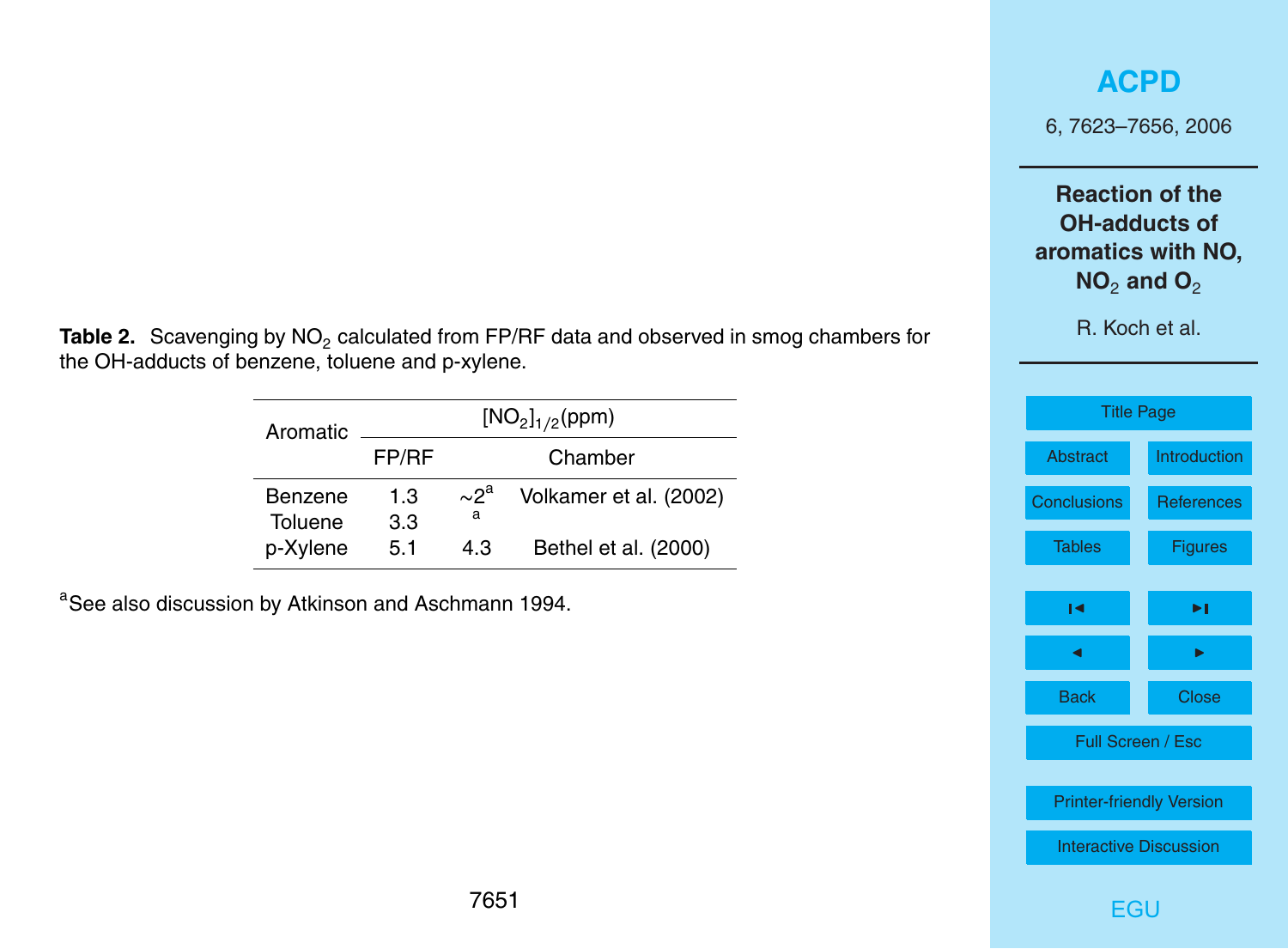<span id="page-29-0"></span>



Fig. 1. Biexponential decays of OH in the presence of m-cresol and  $O<sub>2</sub>$  in 127 mbar of Ar at The curves represent the result of a fit of the title reaction to 12 OH decays (these 6 and 6 similar contract of the title reaction to 12 OH decays (these 6 and 6 similar ones), where the parameters describing the  $O<sub>2</sub>$ -free system are fixed to values set of decays with and without m-cresol. determined from another set of decays with and without m-cresol.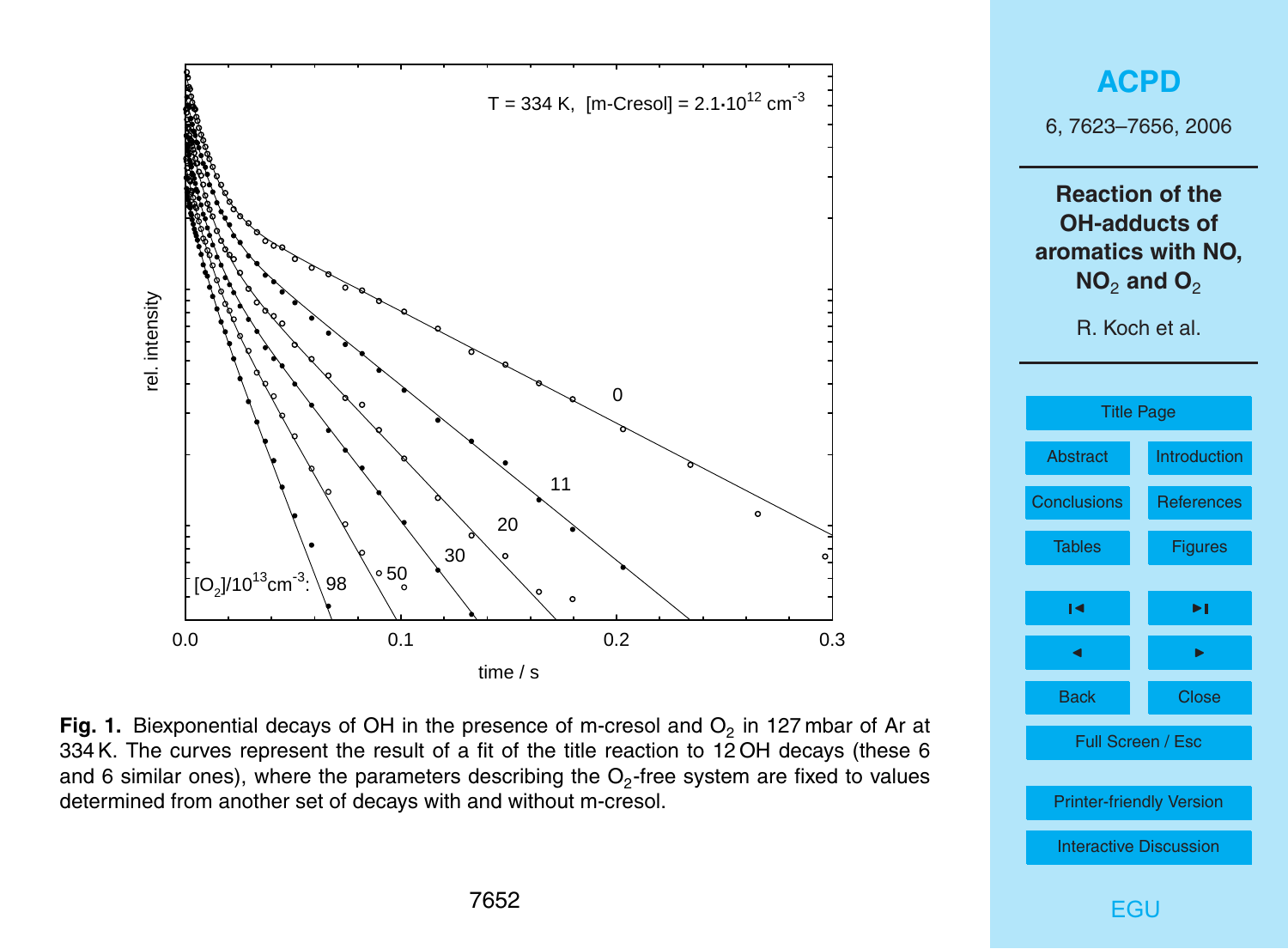



**Fig. 2.** Biexponential decays of OH in the presence of HMB and  $O<sub>2</sub>$  in 250 mbar of He at 385 K. The curves represent the result of a fit of the title reaction to 10 OH decays (these 6 and 4 similar ones at  $[HMB] = 1.0 \times 10^{12}$  cm<sup>-3</sup>).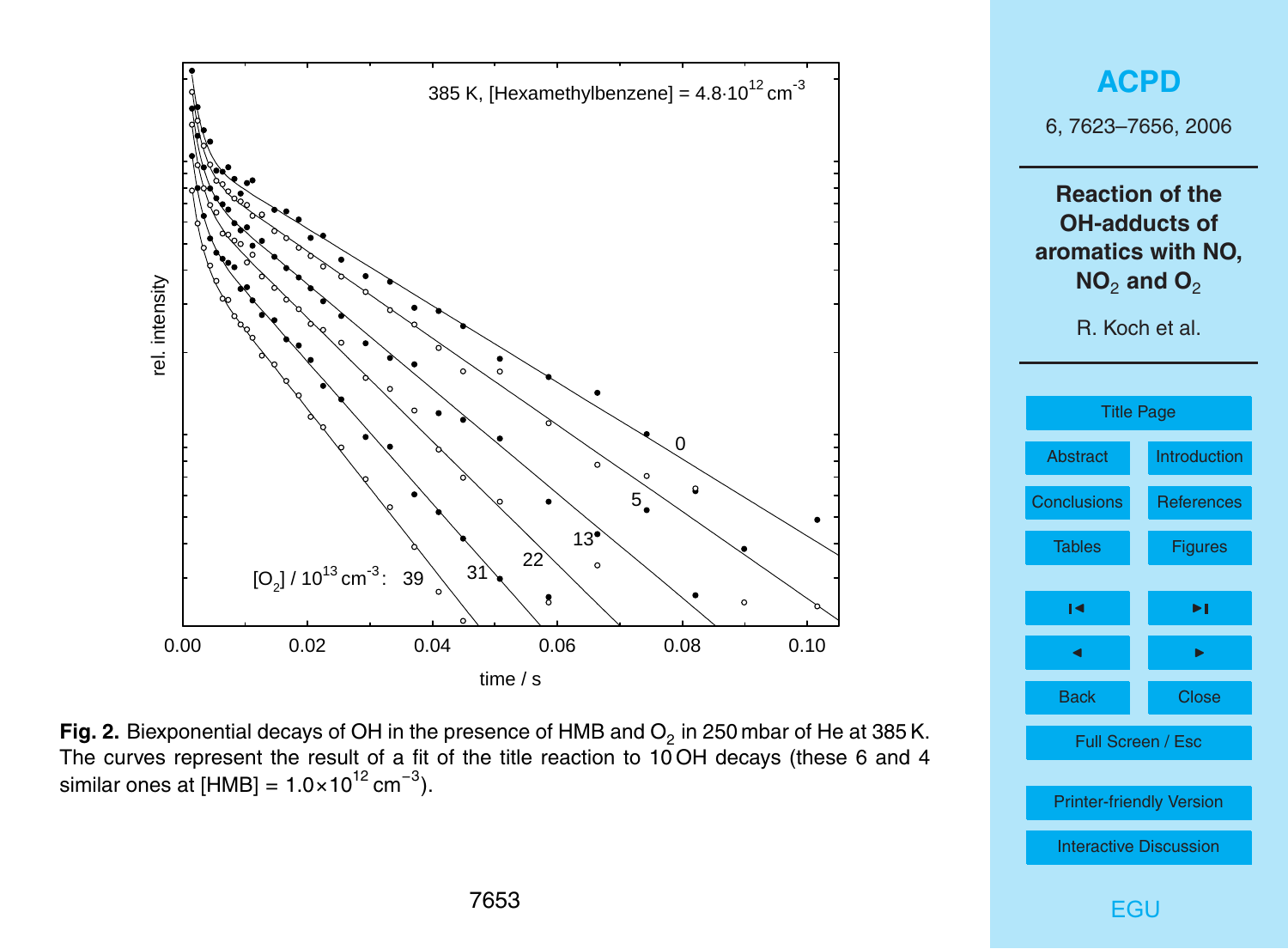



130 mbar of Ar at 317 K. The triexponential model curves represent the result of a global fit.<br>
∩ at a substitution in 130 mbar of the first planetic of the result of the result of the result of the line Obviously, the  $[NO<sub>2</sub>]$ -dependence of the final slopes is well described by the model while the earlier parts of the decays had to be excluded from the fit (see text). Fig. 3. Triexponential decays of OH in the presence of p-xylene (5×10<sup>12</sup> cm<sup>-3</sup>) and NO<sub>2</sub> in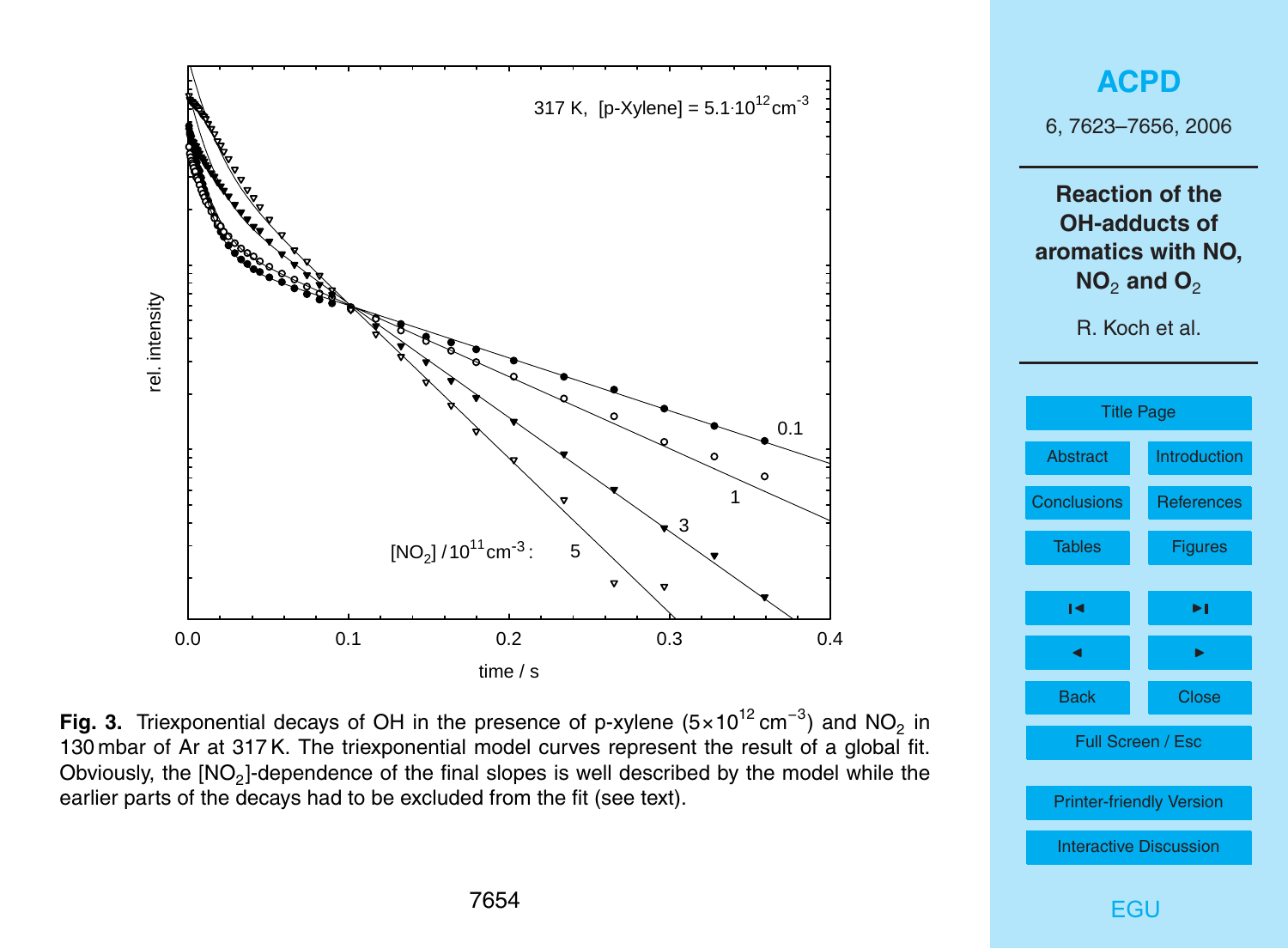

### **[ACPD](http://www.atmos-chem-phys-discuss.net)**

6, 7623–7656, 2006

**Reaction of the OH-adducts of aromatics with NO, NO<sub>2</sub> and O<sub>2</sub>** 

R. Koch et al.



pounds (to the logarithmic ppb scale) and  $[O_2]$  (linear ppm scale). Lights were switched on at  $t$ =2.4 h, and continuous addition of O<sub>2</sub> starts at 4.5 h. Note the curvature observed for p-xylene, indicating an O<sub>2</sub>-dependent rate constant, in contrast to the alkanes.  $\sim$   $\sim$  dependent rate constant, in contrast to the alkanes. **Fig. 4.** Chamber experiment on p-xylene. Dilution-corrected time profiles of the organic com-